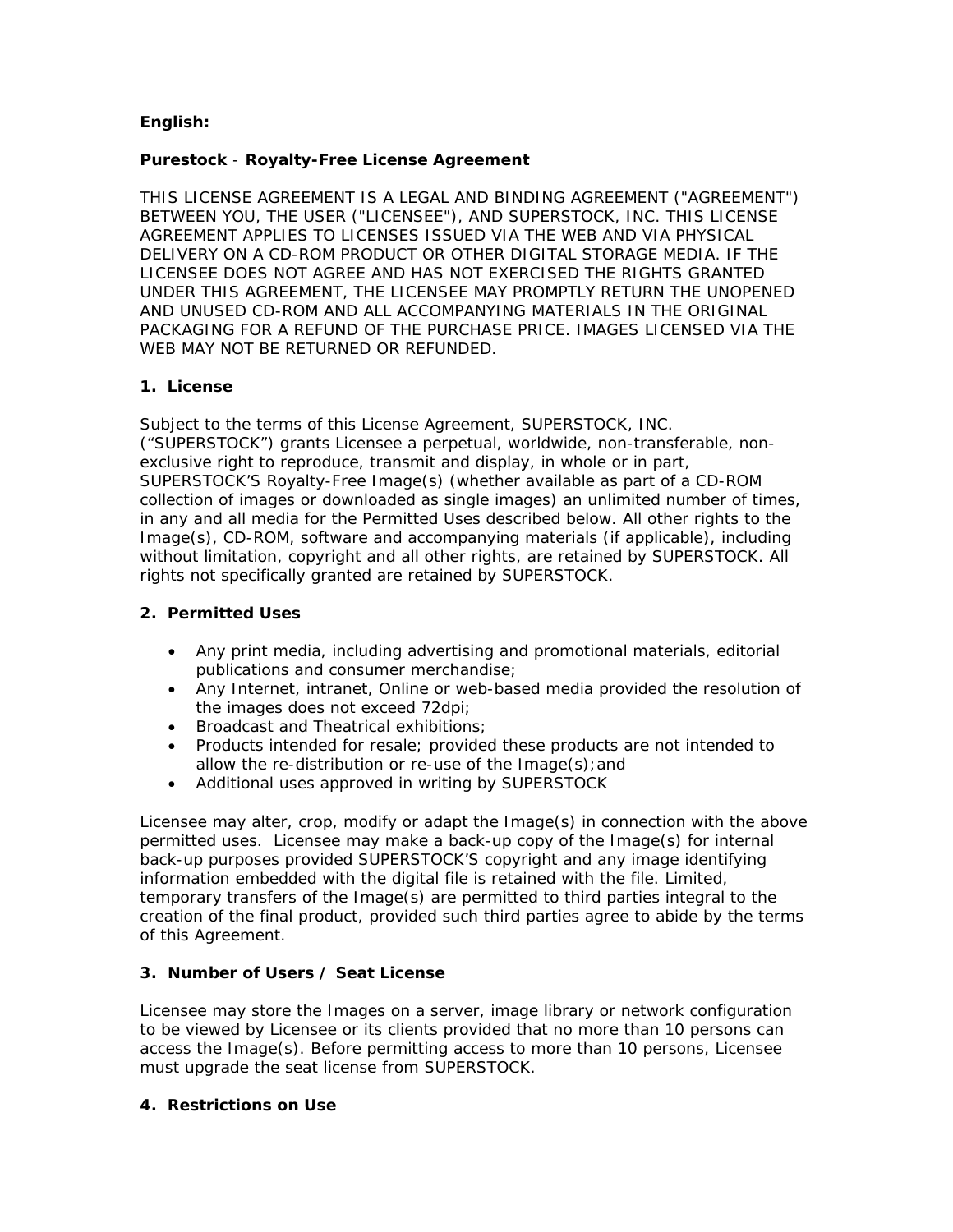Except as provide herein, Licensee may not

- Sublicense, sell, assign, convey or transfer any of its rights under this Agreement, but Licensee may sell or license derivative works incorporating the Image(s). However, Licensee may not include the Image(s) in an electronic template intended to be used by third parties on electronic or printed products.
- Sell, license or distribute its final product in such a way that permits Licensee's end users to extract or access the Image(s) as a stand-alone file.
- Incorporate the Image(s) into a logo, trademark or service mark.
- Distribute, post or upload the Image(s) online in a downloadable format or enable it to be distributed via mobile telephone devices.
- Use any Image in a pornographic, defamatory, libelous or otherwise illegal manner, whether directly or in context or juxtaposition with other materials.
- Decompile, reverse engineer, disassemble or otherwise reduce the software on the CD\_ROM or other storage media to a human readable form.

# **5. Product Endorsement or Sensitive Use Disclaimer**

If any Image(s) featuring a model is used in a manner that would lead a reasonable person to believe that the model personally uses or endorses a product or service, or if the depiction of the model is used in connection with a subject that would be unflattering, embarrassing or unduly controversial to a reasonable person, Licensee must accompany each such use with a statement that indicates that the person is a model and the Image(s) is being used for illustrative purposes only. These requirements are without prejudice to the obligations of SUPERSTOCK regarding use of the Image(s) contained elsewhere throughout this Agreement.

#### **6. Releases**

Model releases are available on Image(s) containing models upon request. Names are removed to protect the privacy of the model. Other than model releases for recognizable persons, SUPERSTOCK grants no rights and makes no warranties with regard to the use of names, trademarks, trade dress, registered, unregistered or copyrighted designs, or works of art or architecture depicted in any Image(s). Licensee must satisfy itself that all the necessary rights or consents regarding any of the above, as may be required for reproduction, have been obtained.

# **7. Indemnity**

Licensee agrees to defend, indemnify and hold SUPERSTOCK and its parent, subsidiaries and affiliates and their respective officers, directors and employees harmless from all damages, liabilities and expenses (including reasonable attorneys' fees and costs), arising out of or as a result of claims by third parties relating to Licensee's use of any Image(s) outside the scope of this Agreement or any other breach by Licensee of this Agreement.

# **8. Warranties and Limitation of Liability**

SUPERSTOCK represents that it has the right to grant the license herein and warrants the Image(s) to be free from defects in material and workmanship for 30 days from delivery. The sole and exclusive remedy for a breach of the foregoing warranty is the replacement of the CD-ROM or refund of the purchase price, at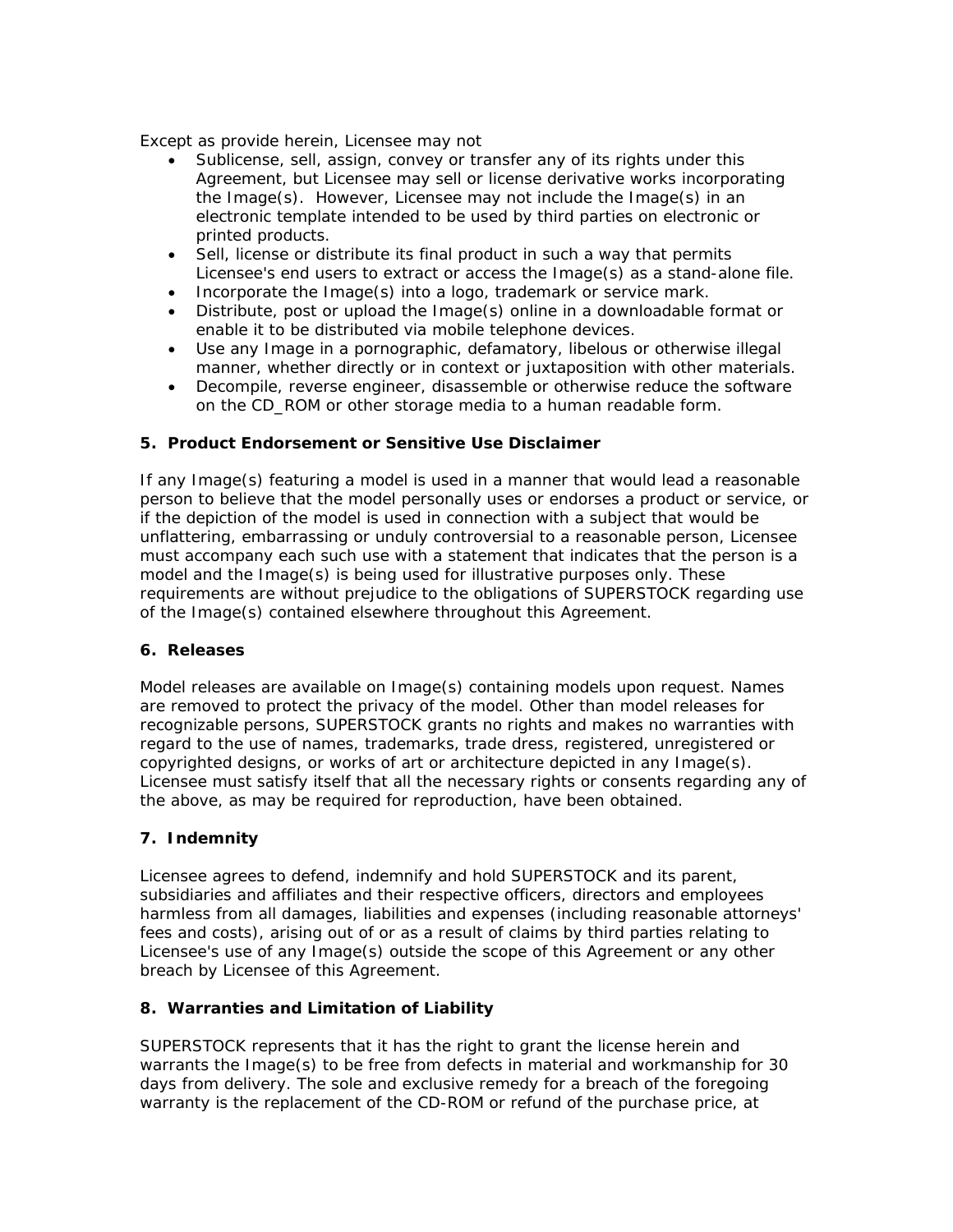# SUPERSTOCK's option.

SUPERSTOCK MAKES NO OTHER WARRANTIES, EXPRESS OR IMPLIED, REGARDING, INCLUDING, WITHOUT LIMITATION, ANY IMPLIED WARRANTIES OF MERCHANTABILITY OR FITNESS FOR A PARTICULAR PURPOSE. SUPERSTOCK SHALL NOT BE LIABLE TO LICENSEE OR ANY OTHER PERSON OR ENTITY FOR ANY GENERAL, PUNITIVE, SPECIAL, DIRECT, INDIRECT, CONSEQUENTIAL OR INCIDENTAL DAMAGES, OR LOST PROFITS OR ANY OTHER DAMAGES, COSTS OR LOSSES ARISING OUT OF LICENSEE'S USE OF THE IMAGES, OR OTHERWISE, EVEN IF SUPERSTOCK HAS BEEN ADVISED OF THE POSSIBILITY OF SUCH DAMAGES, COSTS OR LOSSES. SUPERSTOCK'S MAXIMUM LIABILITY ARISING OUT OF OR IN CONNECTION WITH LICENSEE'S USE OF OR INABILITY TO USE THE IMAGE(S) (WHETHER IN CONTRACT, TORT OR OTHERWISE) SHALL, TO THE EXTENT PERMITTED BY LAW, BE LIMITED TO THE VALUE OF 10 TIMES THE VALUE PAID BY THE LICENSEE FOR THE IMAGES.

# **Licensee may have additional rights under state law.**

# **9. Payment Terms**

No licenses are granted until full payment of SUPERSTOCK'S invoice is received. Unless credit terms have specifically been agreed directly between SUPERSTOCK and the Licensee, payment of SUPERSTOCK's invoices must be received on the sooner of fourteen (14) days of its date net, without any discounts, or prior to the publication of any Image(s). The licensee agrees to pay SUPERSTOCK a service charge of two (2) percent per month on any unpaid balance after this time period for the use of the Image(s).

Any disputes concerning the invoice must be submitted in writing, within five (5) business days of the invoice date, or the licensee shall be deemed to have accepted the invoice as issued.

# **10. Cancellation Policy for Royalty-Free Images:**

Due to the liberal nature of the licenses for Royalty-Free images, all licenses are final; no refunds or credits will be allowed. The breaking of the CD-ROM seal is considered to be the complete fulfillment of SUPERSTOCK's obligations.

# **11. Copyright Infringement and Liquidated Damages**

In the event that the licensee utilizes any Image(s) without or prior to the granting of a license, SUPERSTOCK reserves the right to seek damages through legal channels unless the licensee agrees to reimburse SUPERSTOCK, as liquidated damages, a sum equal to ten (10) times the market value price charged for such use of a Royalty-Free image(s).

If the licensee fails to make the payment as outlined above, within ten (10) days of SUPERSTOCK's invoicing such fee, this liquidated damage provision shall be void and SUPERSTOCK reserves the right to sue for copyright infringement, including attorneys' fees and all associated costs.

# **12. Termination**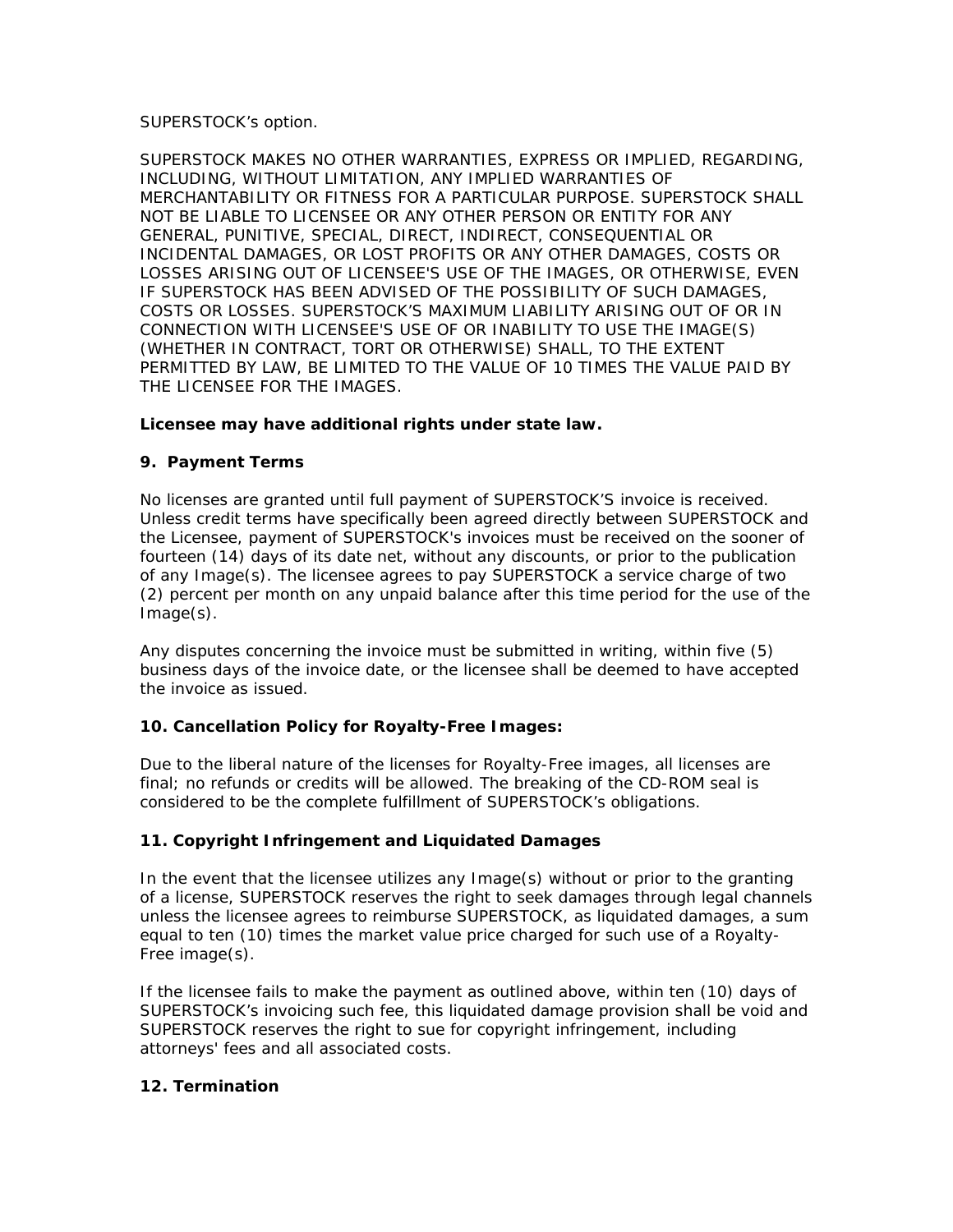The license contained in this Agreement will terminate automatically without notice from SUPERSTOCK if Licensee fails to comply with any provision of this Agreement. Upon termination, Licensee must immediately (i) stop using the Image(s), (ii) destroy or, upon the request of SUPERSTOCK, return the Image(s) to SUPERSTOCK, and (iii) delete or remove the Image(s) from Licensee's premises, computer systems and storage (electronic and physical).

# **13. Revocation**

Licensor reserves the right to revoke the license to use any Image(s) for good cause and elect to replace such Image(s) with an alternative Image. Upon notice of any revocation of a license for any Image(s), Licensee shall immediately cease using such Image (s), shall take all reasonable steps to discontinue use of the replaced Image(s) in products that already exist and shall inform all end-users and clients of same.

# **14. Severability**

If one or more of the provisions contained in the Agreement is found to be invalid, illegal or unenforceable in any respect, the validity, legality and enforceability of the remaining provisions shall not be affected. Such provisions shall be reformed only to the extent to make it enforceable.

# **15. Choice of Law/Attorney's fees**

This Agreement will be governed in all respects by the laws of the State of FLORIDA, without reference to its laws relating to conflicts of law. Licensee agrees that the Circuit or County Court of the State of Florida for Duval County and the United States District Court for the District of FLORIDA located in Jacksonville are the agreed and appropriate forums for any such suit, and consent to service of process by registered mail or overnight courier with proof of delivery. The United Nations Convention on Contracts for the International Sale of Goods does not govern this Agreement. If SUPERSTOCK is obligated to go to court to enforce any of its rights, the Licensee agrees to reimburse SUPERSTOCK for its legal fees and disbursements if SUPERSTOCK is successful.

# **16. Waiver**

No action of SUPERSTOCK, other than express written waiver, may be construed as a waiver of any provision of this Agreement.

# **17. Entire Contract**

This contract contains all the terms of the license agreement and no terms or conditions may be added or deleted unless made in writing and signed by an authorized representative of both parties.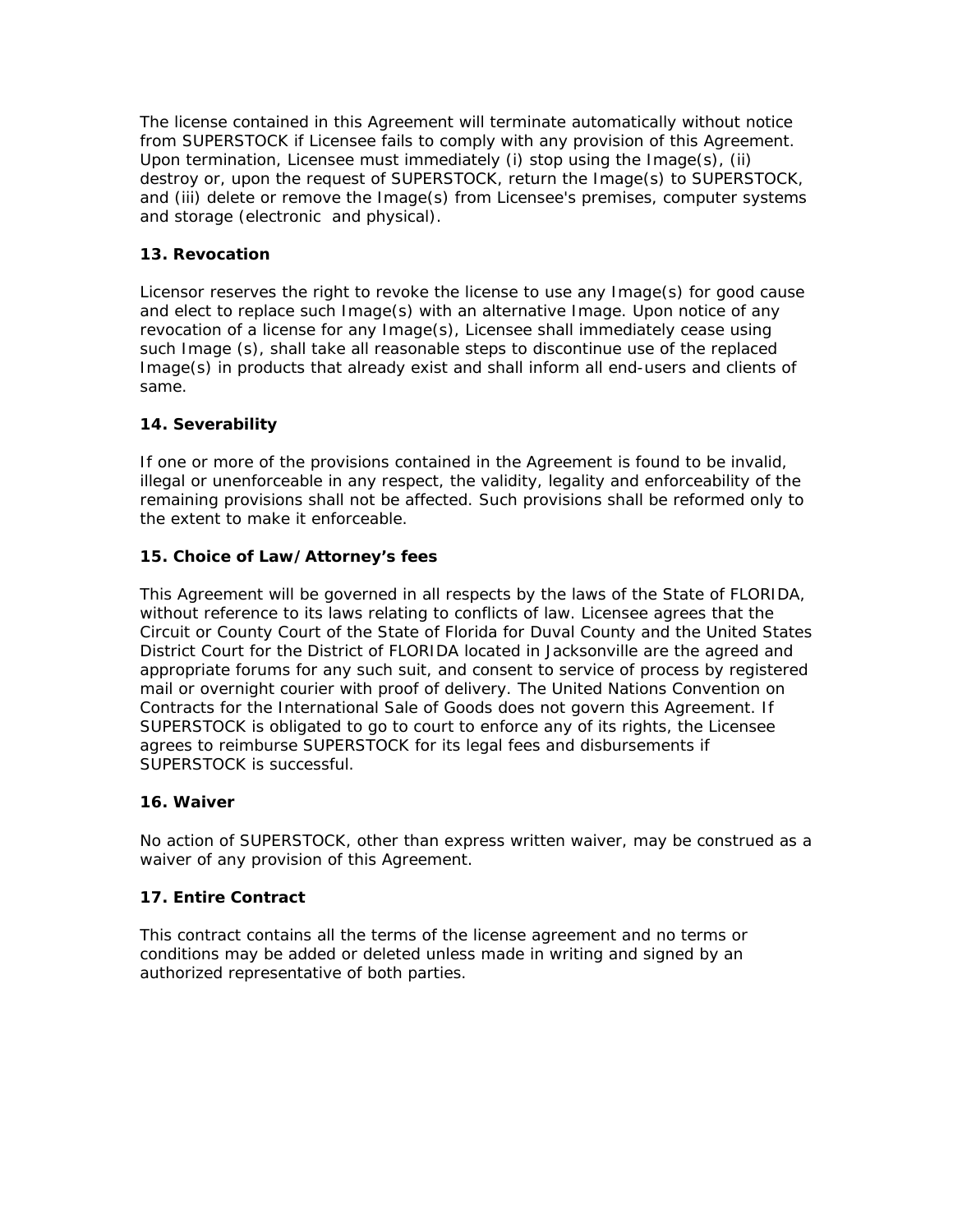# **French:**

#### **Purestock - Licence franche de redevances**

CETTE LICENCE SERT D'ACCORD LÉGAL ET CONTRAIGNANT (ACCORD) ENTRE VOUS, L'UTILISATEUR (LICENCIÉ) ET SUPERSTOCK, INC. CETTE LICENCE S'APPLIQUE AUX LICENCES OCTROYÉES VIA LE WEB ET VIA UNE LIVRAISON PHYSIQUE SUR UN CD-ROM OU AUTRE MÉDIA DE STOCKAGE NUMÉRIQUE. SI LE LICENCIÉ N'EST PAS D'ACCORD ET N'A PAS EXERCÉ LES DROITS OCTROYÉS SELON CET ACCORD, LE LICENCIÉ PEUT RETOURNER LE CD NON OUVERT ET INUTILISÉ AINSI QUE TOUS LES MATÉRIAUX DANS L'EMBALLAGE INITIAL EN ÉCHANGE DU REMBOURSEMENT DU PRIX D'ACHAT. LES IMAGES LICENCIÉES VIA LE WEB NE PEUVENT PAS ÊTRE RETOURNÉES NI REMBOURSÉES.

# **1. Licence**

Soumis aux termes de cette licence, SUPERSTOCK, INC. (SUPERSTOCK) octroie aux Licenciés des droits perpétuels, internationaux, non transférables, non exclusifs quant à la reproduction, la transmission et l'affichage, intégralement ou partiellement le(s) Image(s) franches de droits d'auteurs de SUPERSTOCK (qu'elles fassent partie d'une série d'images sur CD ou qu'elles soient téléchargées comme images simples) un nombre illimité, sur n'importe quel et sur tous les médias pour les usages autorisés décrits ci-dessous. Tous les autres droits à Image(s), CD-ROM, logiciel et matériaux qui accompagnent (le cas échéant), y compris sans en exclure d'autres, droits d'auteur et tout autre droit sont détenus par SUPERSTOCK. Tous les droits qui ne seraient pas octroyés spécifiquement sont détenus par SUPERSTOCK.

# **2. Utilisations autorisées**

- Tout média imprimé, y compris les documents publicitaires et promotionnels, les publications et les marchandises à la consommation ;
- Tout média disponible sur Internet, Intranet ou en ligne sous condition que la résolution des images ne dépasse pas 72 dpi ;
- Présentations diffusées et performances théâtrales ;
- Produits destinés à être revendus ; sous condition que ces produits ne soient pas supposés permettre la redistribution ou la réutilisation de Image(s) ; et
- Toute utilisation additionnelle approuvée par écrit par SUPERSTOCK

Les Licenciés ont le droit d'altérer, découper, modifier ou adapter le(s) Image(s) en vertu des utilisations autorisées susmentionnées. Les Licenciés peuvent effectuer des copies de secours de(s) Image(s) à des fins de sauvegarde interne sous condition que les droits d'auteur de SUPERSTOCK et toute information identifant les images intégrées dans le fichier numérique soit retenue avec le fichier. Les transferts limités, temporaires de(s) Image(s) sont autorisés aux tierces parties intégralement à la création d'un produit final sous condition que lesdites tierces parties se conforment aux termes du présent Accord.

# **3. Nombre d'utilisateurs/places couverts par la licence**

Les Licenciés peuvent stocker le(s) Image(s) sur un serveur, bibliothèque d'images ou configuration réseautique à visualiser par les Licenciés ou leurs clients sous condition qu'il n'y ait pas plus de 10 personnes accédant aux Images. Avant d'autoriser l'accès à plus de 10 personnes, les Licenciés doivent mettre à niveau leur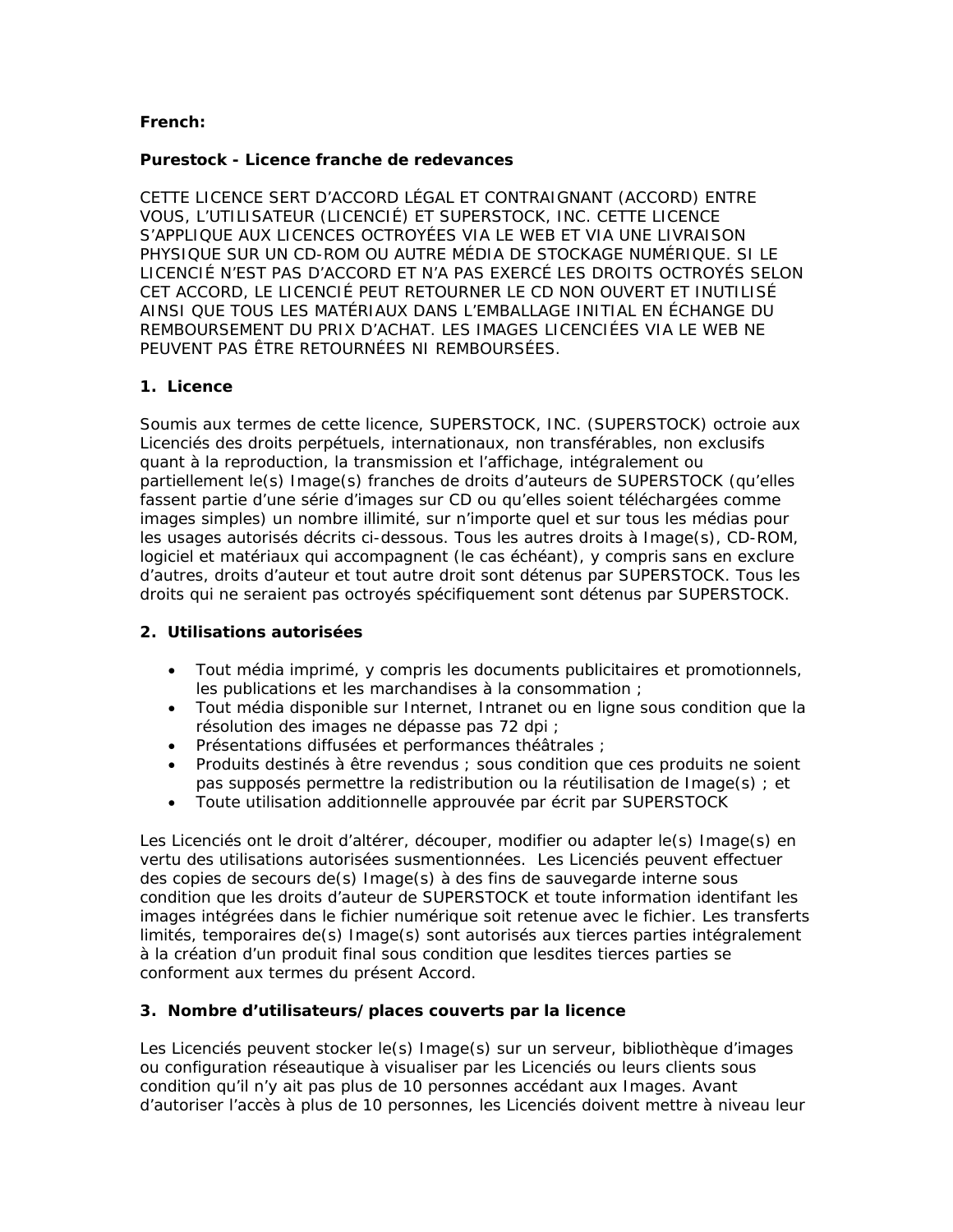licence pour le nombre d'utilisateurs auprès de SUPERSTOCK.

# **4. Restrictions relatives à l'utilisation**

Sauf indications contraires stipulées dans les présentes, les Licenciés ne sont pas en droit de :

- sous-licencier, vendre, affecter, conférer ou transférer leurs droits en vertu du présent Contrat mais les Licenciés peuvent vendre ou licencier des travaux dérivatifs incorporant Image(s). toutefois, les Licenciés ne peuvent pas inclure Image(s) dans un modèle électronique destinés à être utilisé par des tierces parties sur des produits électroniques ou imprimés.
- vendre, licencier ou distribuer leur produit final de manière à permettre aux utilisateurs du Licencié d'extraire ou d'accéder à Image(s) en tant que fichier indépendant.
- incorporer Image(s) dans un logo, une marque de commerce ou de service.
- distribuer, afficher ou télécharger Image(s) en ligne en format téléchargeable ou en permettre la distribution via des appareils téléphoniques mobiles.
- utiliser les images de manière pornographique, diffamatoire, diffamant ou autre manière illégale, que ce soit directement ou dans un contexte ou en juxtaposition avec d'autres matériaux.
- décompiler, procéder à une ingénierie inverse, démonter ou réduire d'une manière quelconque le logiciel sur le CD ou autre média de stockage clairement lisible.

# **5. Clause exonératoire relative à l'endossement du produit ou utilisation sensible**

Si des Image(s) représentant un modèle sont utilisées de manière à laisser une personne raisonnable penser que le modèle utilise ou endosse un produit ou un service personnellement ou si la représentation du modèle est utilisée conjointement avec un sujet qui serait déplaisant, humiliant ou injustement contreverse à toute personne raisonnable, le Licencié doit accompagner chaque utilisation d'une déclaration indiquant que la personne est un modèle et que les Images ont été utilisées à des fins d'illustration uniquement. Ces conditions sont sans préjudice quant aux obligations de SUPERSTOCK relatives à l'utilisation de(s) Image(s) stipulée(s) ailleurs dans le présent Accord

# **6. Versions**

Les versions de modèle sont disponibles sur Image(s) contenant les modèles sur demande. Les noms ont été enlevés en vue de protéger l'aspect confidentiel du modèle. Autres que les versions de modèle pour les personnes identifiables, SUPERSTOCK ne confère aucun droit et n'offre aucune garantie en ce qui concerne l'emploi des noms, marques de commerce, présentations, conceptions enregistrées, non enregistrées ou soumis à des droits d'auteurs ainsi que les travaux d'art ou architecture décrite dans l'une des Image(s). Les Licenciés doivent s'assurer que tous les droits ou consentements requis relatifs à ce qui est susmentionné et pouvant être obligatoire pour la reproduction ont été obtenus.

# **7. Indemnité**

Les licenciés consentent à défendre, indemniser et tenir SUPERSTOCK et ses parents, et affiliés et leurs officiers, directeurs et employés respectifs francs de tout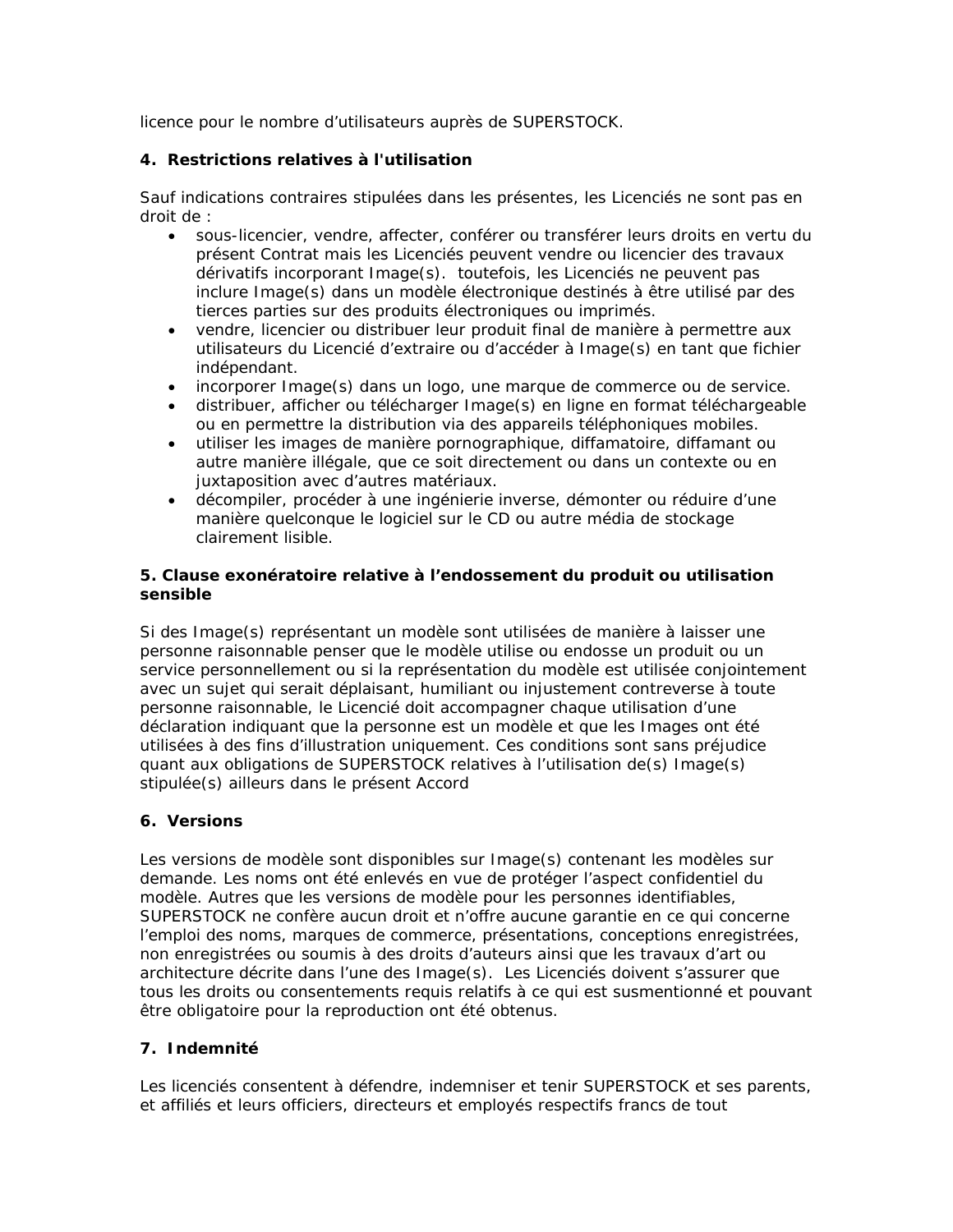dommage, responsabilité et dépense (y compris les honoraires et coûts légaux), faisant suite à ou résultant de réclamations de tierces parties connexes à l'utilisation des Licenciés des Image(s) en dehors du cadre du présent Accord ou toute autre violation par les Licenciés du présent Accord.

# **8. Garanties et limites de responsabilité**

SUPERSTOCK dispose de droit d'octroyer la licence ci-incluse et garantit que le(s) Image(s) ne comportent aucun défaut de matériaux ou de main d'œuvre pendant trente (30) jours à compter de la livraison. Le seul remède exclusif en cas de violation de la présente garantie est le remplacement du CD ou le remboursement de son prix d'achat, SUPERSTOCK se réserve le droit de décider de l'option à adopter.

SUPERSTOCK N'OFFRE AUCUNE AUTRE GARANTIE, QU'ELLE SOIT EXPRESSE OU IMPLICITE, Y COMPRIS SANS LIMITATIONS, LES GARANTIES IMPLICITES DE QUALITÉ MARCHANDE OU D'ADAPTATION À UNE APPLICATION PARTICULIÈRE. SUPERSTOCK NE PEUT PAS ÊTRE TENU RESPONSABLE AUPRES DES LICENCIÉS OU DE TOUTE AUTRE PERSONNE OU ENTITÉ DES DOMMAGES GÉNÉRAUX, PUNITIFS, SPÉCIAUX, DIRECTS, INDIRECTS, SECONDAIRES OU CONSÉCUTIFS OU POUR TOUTE PERTE DE REVENUS OU TOUT AUTRE DOMMAGE, COUT OU PERTE DÉCOULANT DE L'UTILISATION DES IMAGES OU AUTRE PAR LES LICENCIÉS ET CELA MEME SI SUPERSTOCK A ÉTÉ INFORMÉ DE LA POSSIBILITÉ DE TELS DOMMAGES, COUTS OU PERTES. LA RESPONSABILITÉ MAXIMUM DE SUPERSTOCK DÉCOULANT DE OU CONNEXE À L'UTILISATION OU L'INCAPACITÉ D'UTILISATION DES IMAGES PAR LES LICENCIÉS (QUE CE SOIT SOUS CONTRAT, À TORT OU AUTRE) DOIT, SELON LES LIMITES AUTORISÉES PAR LA LOI, ETRE LIMITÉE À LA VALEUR DE 10 FOIS LA VALEUR RÉGLÉE PAR LES LICENCIÉS POUR LES IMAGES.

**Les Licenciés peuvent bénéficier d'autres droits conformément aux lois de leur province/état.** 

# **9. Conditions de paiement**

Aucune licence ne peut être octroyée tant que le paiement intégral de la facture n'a pas été réglé à SUPERSTOCK. À moins que les termes de crédit aient été spécifiquement convenus directement entre SUPERSTOCK et le Licencié, le règlement des factures de SUPERSTOCK doivent être reçus dans les quatorze (14) jours à la date nette, sans aucune remise ou avant la publication d'Image(s). Les Licenciés conviennent de régler à SUPERSTOCK des frais de service de deux (2) pour cent par mois pour tout solde non réglé après ce délai couvrant l'utilisation des Image(s).

Toute réclamation relative à la facture doit être soumise par écrit dans les cinq (5) jours ouvrés de la date de la facture. Après ce délai, il est convenu que les Licenciés ont accepté la facture telle qu'émise.

# **10. Politique d'annulation pour les images franches de redevance**

En raison de la nature libérale des Licences pour les images franches de redevance, toutes les licences sont finales ; aucun remboursement ni crédit ne seront accordés. La rupture du sceau du CD est considérée comme une exécution complète des obligations de SUPERSTOCK.

# **11. Violation de droits d'auteur et dommages-intérêts fixés à l'avance**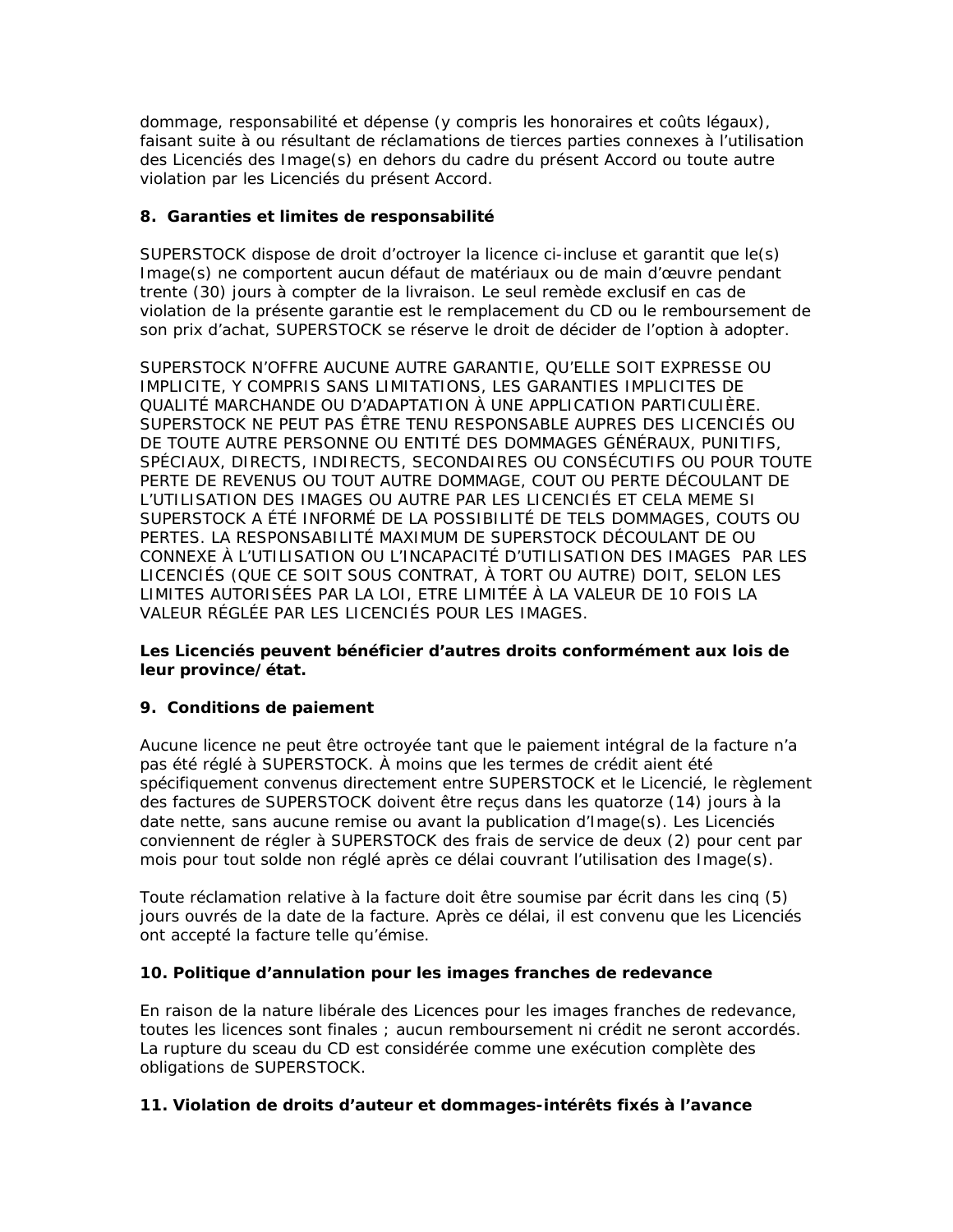Au cas où le Licencié se serve de(s) Image(s) sans ou avant l'octroi d'une Licence, SUPERSTOCK se réserve le droit de recourir à des dommages via des voies légales à moins que le Licencié ne convienne de rembourser SUPERSTOCK, en tant que dommages-intérêts fixés à l'avance, la somme égale à dix (10) fois le prix de la valeur marchande facturée pour ladite utilisation de(s) Image(s) franche(s) de redevance.

Si le Licencié n'effectue pas le paiement tel qu'indiqué ci-dessus dans les dix (10) jours à compter de la facturation desdits frais par SUPERSTOCK, cette clause sur les dommages-intérêts sera annulée et SUPERSTOCK se réserve le droit de porter plainte pour violation de droits d'auteur ajoutant les honoraires des avocats et tout autre frais connexe.

# **12. Cessation**

La Licence contenue dans le présent Accord cessera automatiquement sans avis de la part de SUPERSTOCK si le Licencié ne se conforme pas aux clauses du présent Accord. Suite à la cessation, le Licencié doit immédiatement (i) cesser d'utiliser le(s) Image(s), (ii) détruire ou, sur demande de SUPERSTOCK, renvoyer le(s) Image(s) à SUPERSTOCK et (iii) supprimer ou retirer le(s) Image(s) des lieux, systèmes d'exploitation et stockages (électronique ou physique) du Licencié.

# **13. Révocation**

Le concédant de licence se réserve le droit de révoquer la Licence autorisant l'exploitation de(s) Image(s) pour motifs valables et de remplacer lesdites Images par des Images alternatives. Suite à la réception de l'avis de révocation d'une Licence pour des Images, le Licencié doit immédiatement cesser toute exploitation desdites Images, doit adopter les étapes raisonnables en vue de cesser l'exploitation desdites Images dans les produits qui existent déjà et doit informer les utilisateurs et les clients d'en agir de la même façon.

# **14. Divisibilité**

Si une ou plusieurs clauses contenues dans le présent Accord sont jugées non valides, illégales ou non-exécutoires d'une manière quelconque, la validité, l'aspect légal et le plein pouvoir des autres clauses ne sont pas affectés. Lesdites clauses doivent être modifiées uniquement aux fins de les rendre exécutoires.

# **15. Sélection de la loi/honoraires d'avocat**

La présente Licence est régie dans tous ses aspects par les lois de l'Etat de la FLORIDE indépendamment des clauses concernant le conflit de lois. Le Licencié convient que la Cour du Comté de l'État de la Floride pour Duval County et la Cour de district pour le District de la FLORIDE de Jacksonville sont les forums convenus et appropriés pour toute action en justice et consent à utiliser un courrier recommandé ou un service de messagerie de 24 heures avec preuve de livraison pour lesdites procédures légales. La Convention des États-Unis relative aux contrats pour la vente internationale des marchandises ne régit pas le présent Accord. Si SUPERSTOCK est forcé d'engager une action judiciaire pour l'exécution de ses droits, le Licencié convient de rembourser SUPERSTOCK des honoraires et des dépenses encourues par une telle action si le jugement est en faveur de SUPERSTOCK.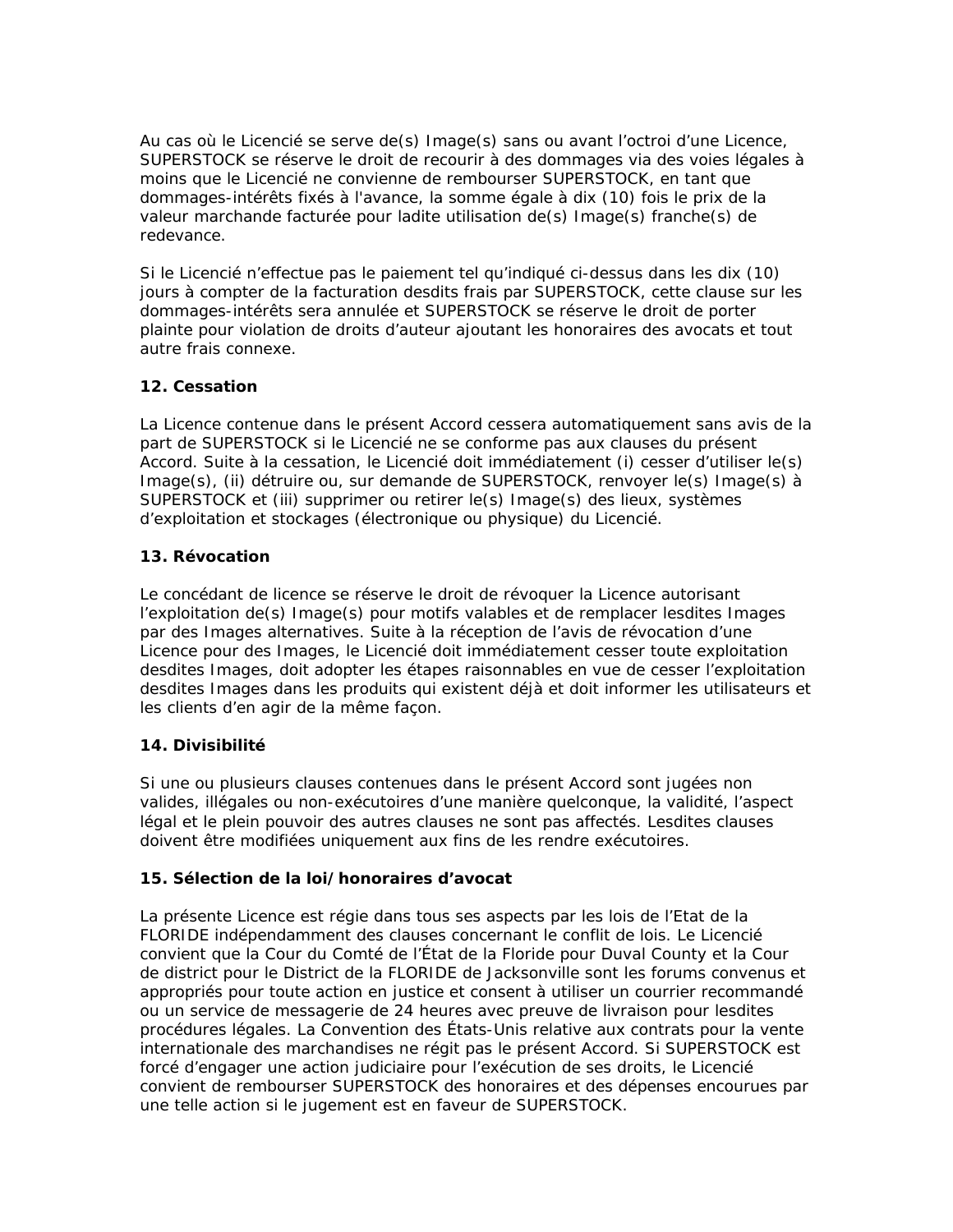#### **16. Renonciation**

Aucune action de SUPERSTOCK, autre que la renonciation expresse par écrit, ne peut être jugée comme une renonciation des clauses du présent Accord.

# **17. Contrat indivisible**

Le présent Contrat contient tous les termes de l'Accord et aucun terme ni condition ne peuvent être ajoutés ni supprimés à moins d'une demande par écrit signée par un représentant dûment autorisé par les deux parties.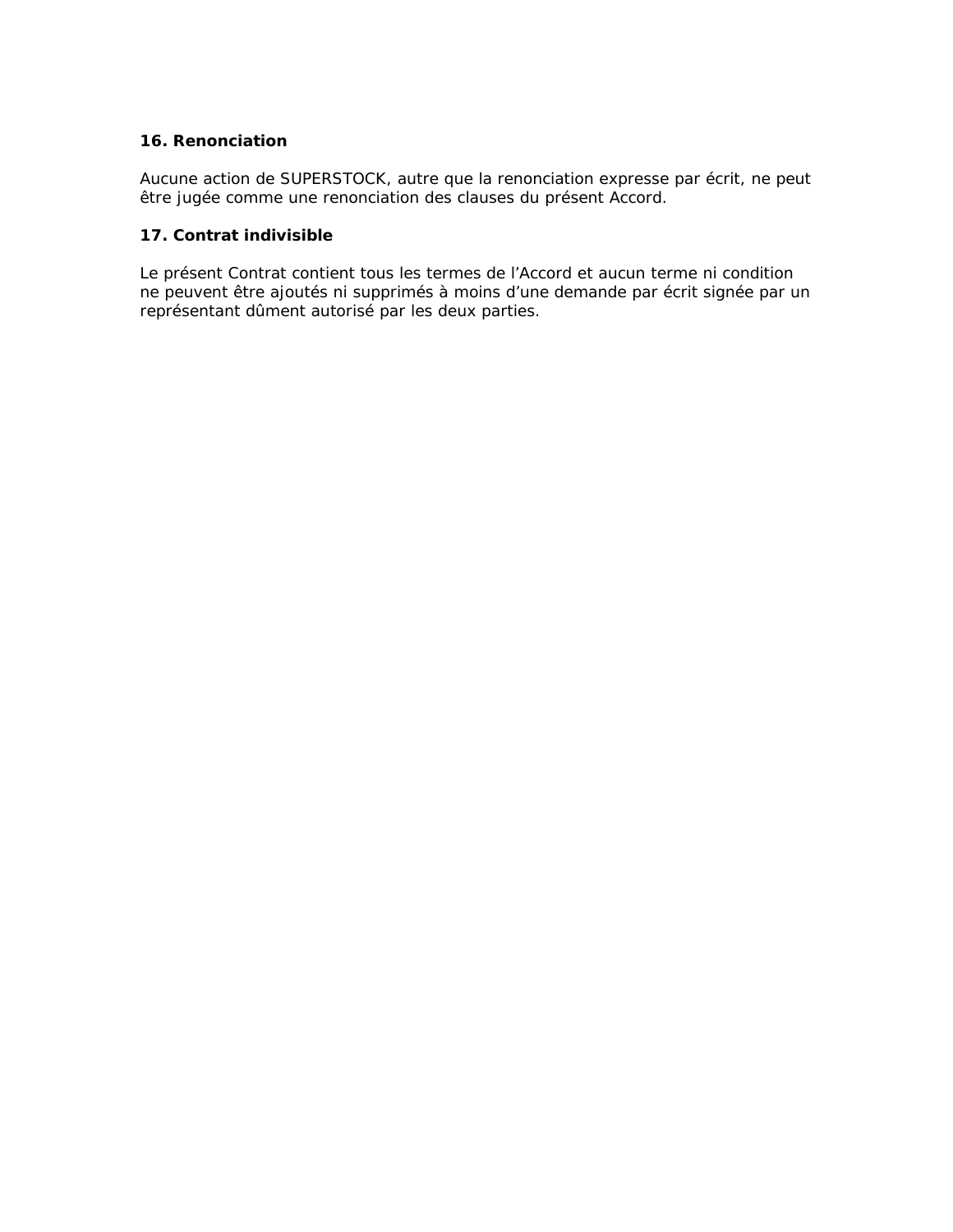# **Spanish:**

# **Purestock** - **Contrato de Licencia libre de regalías**

ESTE CONTRATO DE LICENCIA ES UN CONTRATO LEGAL Y VINCULANTE (EL "CONTRATO") ENTRE USTED, EL USUARIO (EL "LICENCIATARIO") Y SUPERSTOCK, INC. ESTE CONTRATO DE LICENCIA SE APLICA A LICENCIAS EMITIDAS MEDIANTE LA WEB Y MEDIANTE ENTREGA FÍSICA EN UN PRODUCTO DE DISCO COMPACTO CON MEMORIA DE SÓLO LECTURA (CD-ROM) U OTRO MEDIO DE ALMACENAMIENTO DIGITAL. SI EL LICENCIATARIO NO ESTÁ DE ACUERDO Y NO HA EJERCIDO LOS DERECHOS OTORGADOS POR ESTE CONTRATO, EL LICENCIATARIO PODRÁ DEVOLVER CON PRONTITUD EL CD-ROM CERRADO Y SIN UTILIZAR Y TODOS LOS MATERIALES QUE LO ACOMPAÑEN EN EL PAQUETE ORIGINAL PARA OBTENER UN REEMBOLSO DEL PRECIO DE COMPRA. LAS IMÁGENES RESPECTO A LAS CUALES SE HA OTORGADO LICENCIA MEDIANTE LA WEB, NO PODRÁN SER DEVUELTAS NI REEMBOLSADAS.

#### **1. Licencia**

Sujeto a los términos y condiciones de este Contrato de Licencia, SUPERSTOCK, INC. ("SUPERSTOCK") otorga al licenciatario el derecho perpetuo, a escala mundial, no transferible, no exclusivo, de reproducir, transmitir y mostrar, en todo o en parte, la imagen o las imágenes libres de regalías de SUPERSTOCK (disponibles como parte de una colección de imágenes en CD-ROM o transferidas como imágenes individuales) un número ilimitado de veces, en cualquiera y todos los medios para los usos permitidos que se indican a continuación. SUPERSTOCK conserva todos los demás derechos sobre la imagen o las imágenes, el CD-ROM, el programa (software) y los materiales que los acompañan (si fuese aplicable), incluyendo, de forma no taxativa, el derecho de autor (copyright) y todos los demás derechos. SUPERSTOCK conserva todos los derechos no otorgados específicamente.

# **2. Usos permitidos**

- Cualquier medio impreso, incluyendo materiales publicitarios y promocionales, publicaciones editoriales y mercancías de consumo;
- Cualquier medio de Internet, intranet, en línea o con sistema operativo en la web, siempre que las imágenes no sobrepasen los 72 puntos por pulgada (dpi, por sus siglas en inglés);
- Difusión por radio y/o televisión y exhibiciones teatrales;
- Productos destinados a la reventa; a condición de que estos productos no estén destinados a permitir la redistribución o reutilización de la imagen o las imágenes; y
- Usos adicionales aprobados por escrito por SUPERSTOCK

El licenciatario podrá alterar, cortar, modificar o adaptar la imagen o las imágenes con respecto a los usos permitidos indicados anteriormente. El licenciatario podrá sacar una copia de respaldo de la imagen o las imágenes para fines de respaldo interno, siempre que los derechos de autor (copyright) de SUPERSTOCK y cualquier imagen que identifique información incrustada en el archivo digital sea conservada con el archivo. Se permiten las transferencias limitadas y temporales de la imagen o las imágenes a terceros que sean parte integral del proceso de creación del producto final, a condición de que tales terceros acepten cumplir los términos y condiciones de este Contrato.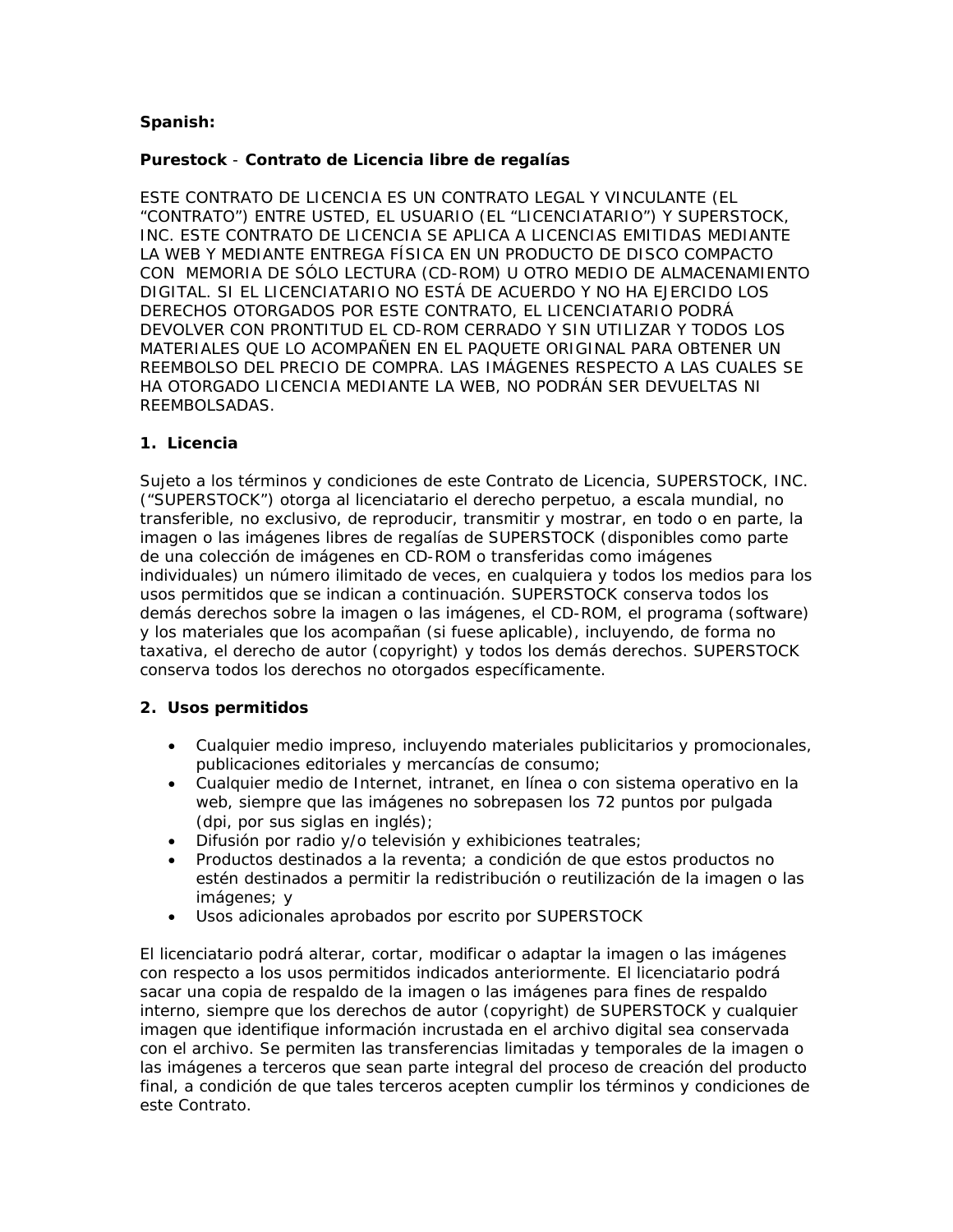# **3. Número de usuarios / Licencia base**

El licenciatario podrá almacenar las imágenes en un servidor, biblioteca de imagines o configuración de red para ser visualizadas por el licenciatario o sus clientes, a condición de que no más de 10 personas puedan acceder a la imagen o las imágenes. Antes de permitir el acceso a más de 10 personas, el licenciatario debe ampliar la licencia base de SUPERSTOCK.

# **4. Restricciones de uso**

Excepto lo que se establece en este Contrato, el licenciatario no podrá

- Sublicenciar, vender, ceder, transmitir ni transferir ninguno de sus derechos establecidos en este Contrato, pero el licenciatario podrá vender o licenciar trabajos derivados que incorporen la imagen o las imágenes. No obstante, el licenciatario no podrá incluir la imagen o las imágenes en una plantilla electrónica destinada a ser usada por terceros en productos electrónicos o impresos.
- Vender, licenciar ni distribuir su producto final de forma que permita a los usuarios finales del licenciatario extraer o acceder a la imagen o las imágenes como un archivo autónomo.
- Incorporar la imagen o las imágenes en un logotipo, marca de fábrica o marca de servicio.
- Distribuir, publicar o transferir la imagen o las imágenes en línea en un formato transferible ni permitir que sea distribuida mediante dispositivos de teléfonos móviles.
- Utilizar ninguna imagen de forma pornográfica, difamatoria, calumniosa o de cualquier otra forma ilegal, ni directamente ni en el contexto de o en yuxtaposición con otros materiales.
- Descompilar, separar por ingeniería inversa, desmontar o de cualquier otra forma reducir el programa (software) en el CD-ROM o en otro medio de almacenamiento a una forma legible para los humanos.

# **5. Cláusula exonerativa de responsabilidad por promoción de productos o uso delicado**

Si se utiliza cualquier imagen que incluya un/a modelo de forma que haría creer a una persona razonable que el/la modelo usa personalmente un producto o servicio, o si la representación del/de la modelo se usa con relación a un tema que sería poco halagüeño, embarazoso o excesivamente controversial para una persona razonable, el licenciatario deberá acompañar dicho uso con una declaración que indique que la persona es un/a modelo y que la imagen o las imágenes están siendo utilizadas para fines de ilustración únicamente. Estos requisitos son sin perjuicio de las obligaciones de SUPERSTOCK con respecto al uso de la imagen o las imágenes establecidas en otras partes de este Contrato.

# **6. Declaraciones respecto a los modelos**

Hay Declaraciones respecto a los modelos disponibles, previa solicitud, para las imagines que contengan modelos. Los nombres se eliminan para proteger la privacidad de cada modelo. Aparte de las declaraciones respecto a los modelos para personas reconocibles, SUPERSTOCK no otorga ningún derecho ni da ninguna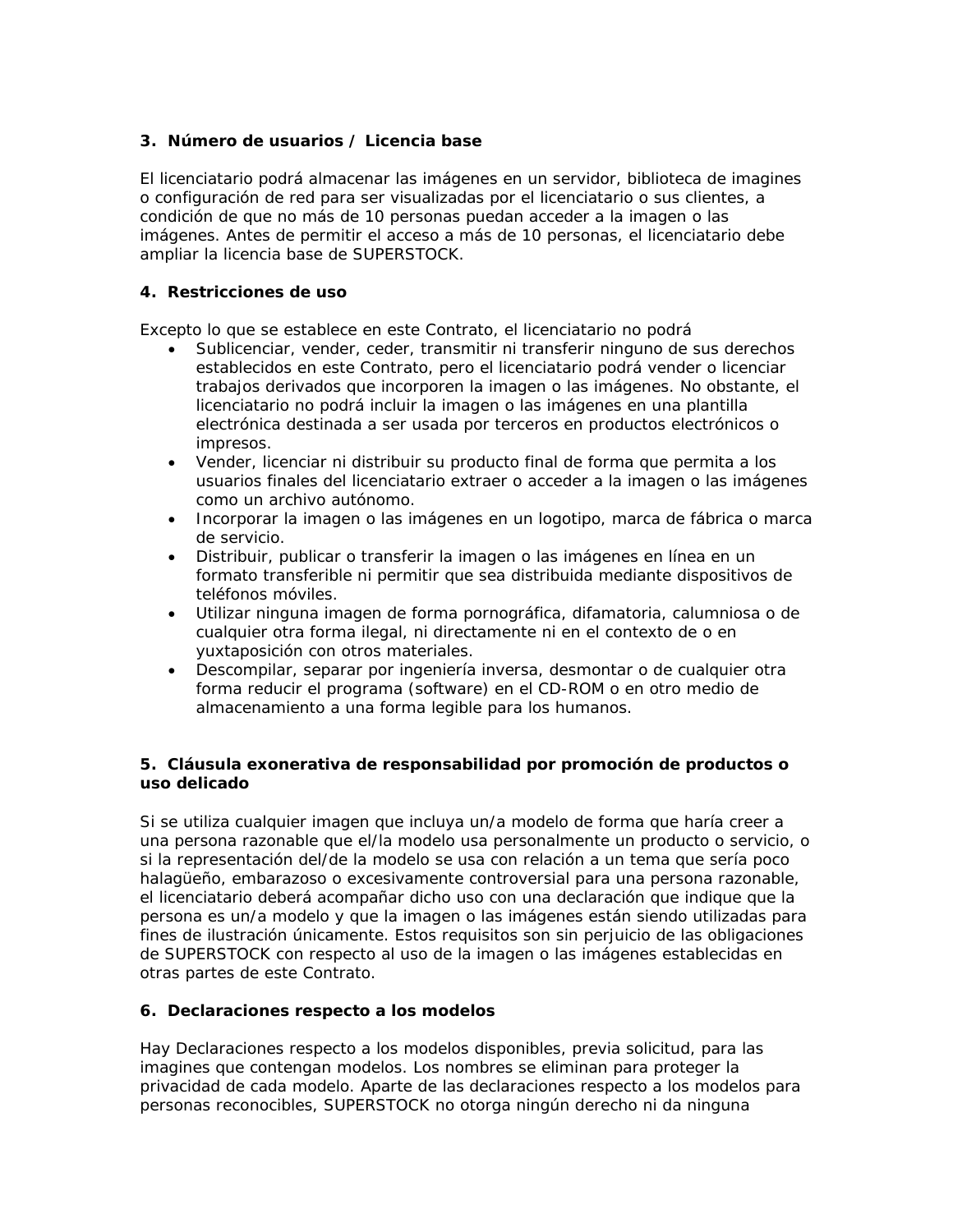garantía con respecto al uso de nombres, marcas comerciales, presentaciones comerciales, diseños registrados, no registrados o con derechos de autor (copyright) adquiridos, u obras de arte o de arquitectura representadas en cualquier imagen. El licenciatario debe asegurarse de que todos los derechos o consentimientos necesarios relacionados con cualquiera de las circunstancias anteriores, que puedan ser requeridos para la reproducción, han sido obtenidos.

# **7. Indemnización**

El licenciatario acepta defender, indemnizar y exonerar de toda responsabilidad a SUPERSTOCK y sus casas matrices, subsidiarias y filiales y sus respectivos ejecutivos, directores y empleados por todos los daños, responsabilidades y gastos (incluyendo honorarios razonables de abogados y costas), que surjan o sean consecuencia de reclamaciones de terceros relacionadas con el uso por parte del licenciatario de cualquier imagen fuera del ámbito de este Contrato o cualquier otra violación por parte del licenciatario de este Contrato.

# **8. Garantías y limitación de responsabilidad**

SUPERSTOCK declara que tiene el derecho de otorgar la licencia objeto de este Contrato y garantiza que la imagen o las imágenes están libres de defectos en materiales y mano de obra durante 30 días a partir de la fecha de la entrega. El único y exclusivo recurso de reparación por una violación de la garantía anterior es el reemplazo del CD-ROM o el reembolso del precio de compra, a opción de SUPERSTOCK.

SUPERSTOCK NO DA NINGUNA OTRA GARANTÍA, NI EXPRESA NI IMPLÍCITA, INCLUYENDO, DE FORMA NO TAXATIVA, CUALQUIER GARANTÍA IMPLÍCITA DE COMERCIABILIDAD O ADECUACIÓN PARA UN PROPÓSITO PARTICULAR. SUPERSTOCK NO SERÁ RESPONSABLE ANTE EL LICENCIATARIO NI ANTE NINGUNA OTRA PERSONA O ENTIDAD POR NINGÚN DAÑO GENERAL, PUNITIVO, ESPECIAL, DIRECTO, INDIRECTO, CONSECUENCIAL O INCIDENTAL NI POR PÉRDIDA DE GANANCIAS NI POR NINGÚN OTRO DAÑO, COSTO O PÉRDIDA QUE SURJA DEL USO POR PARTE DEL LICENCIATARIO DE LA IMAGEN O LAS IMÁGENES, O DE OTRA FORMA, AUN SI SUPERSTOCK HUBIESE SIDO INFORMADA DE LA POSIBILIDAD DE TALES DAÑOS, COSTOS O PÉRDIDAS. LA MÁXIMA RESPONSABILIDAD DE SUPERSTOCK QUE SURJA DE O SE RELACIONE CON EL USO O LA INCAPACIDAD DE USAR LA IMAGEN O LAS IMÁGENES (SEA POR RESPONSABILIDAD CONTRACTUAL, EXTRACONTRACTUAL O DE OTRA NATURALEZA) ESTARÁ, EN LA MEDIDA EN QUE LO PERMITA LA LEY, LIMITADA AL VALOR DE 10 VECES EL VALOR PAGADO POR EL LICENCIATARIO POR LAS IMÁGENES.

# **El licenciatario podría tener derechos adicionales de acuerdo con las leyes estatales.**

# **9. Términos de pago**

Ninguna licencia se otorga antes de que se haya recibido el pago completo de la factura de SUPERSTOCK. Excepto si SUPERSTOCK y el licenciatario hubiesen acordado directamente términos de crédito, el pago neto, sin ningún descuento, de las facturas de SUPERSTOCK se debe recibir dentro del término de catorce (14) días a partir de su fecha, o antes de la publicación de cualquier imagen, aplicándose el plazo que venza primero. El licenciatario acuerda pagar a SUPERSTOCK un cargo por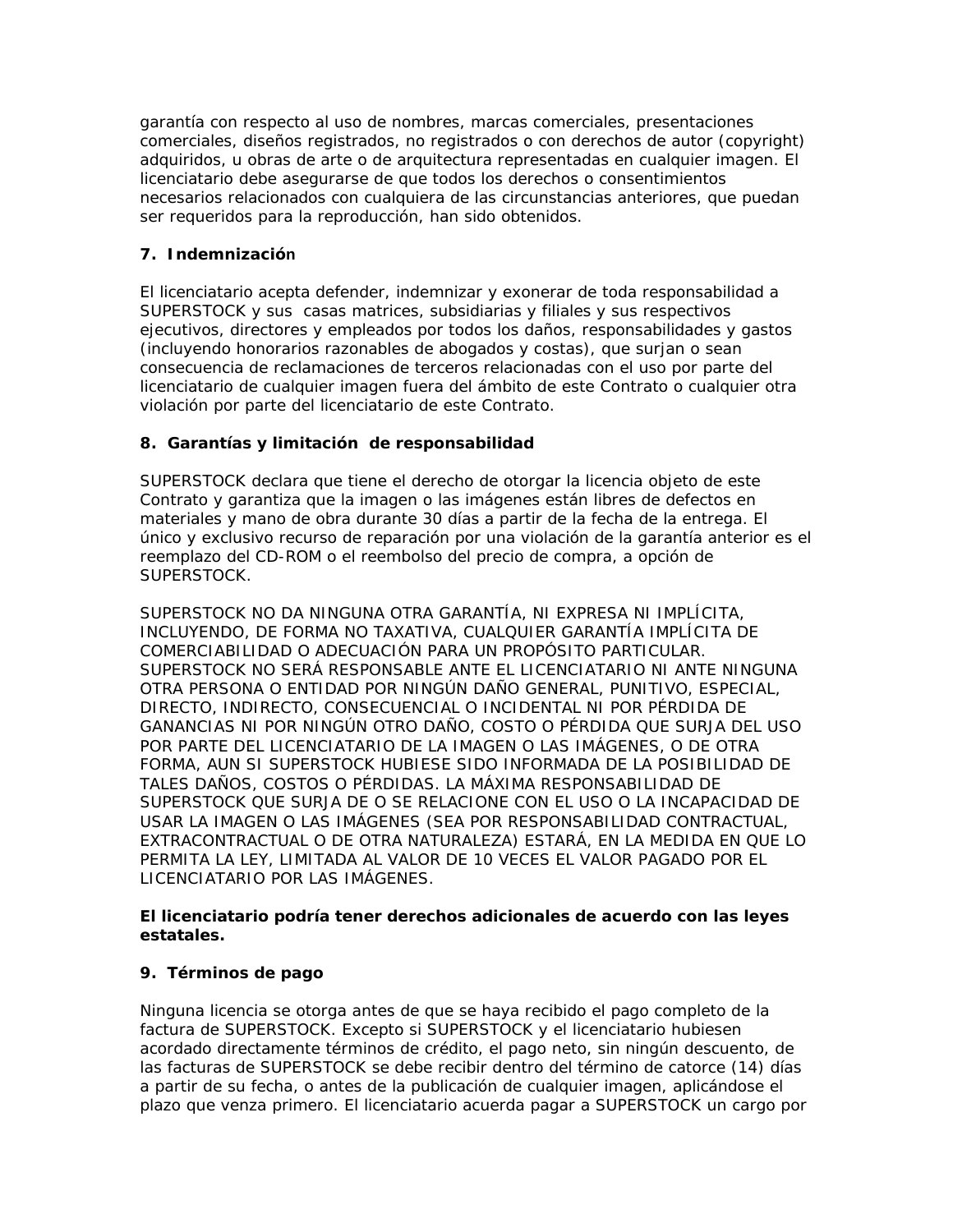servicio del dos (2) por ciento mensual sobre cualquier saldo no pagado después de este período por el uso de la imagen o las imágenes.

Cualquier disputa relacionada con la factura debe ser presentada por escrito, dentro del término de cinco (5) días laborables a partir de la fecha de la factura, o se considerará que el licenciatario ha aceptado la factura tal como fue emitida.

# **10. Política de cancelación para imágenes libres de regalías:**

Debido a la naturaleza liberal de las licencias para el uso de imágenes libres de regalías, todas las licencias son definitivas; no se permitirán reembolsos ni créditos. La ruptura del sello del CD-ROM se considera como el cumplimiento completo de las obligaciones de SUPERSTOCK.

# **11. Violación de derechos de autor (copyright) y daños líquidos**

En caso de que el licenciatario utilizara cualquier imagen sin o antes del otorgamiento de una licencia, SUPERSTOCK se reserva el derecho de demandar daños mediante los canales legales excepto si el licenciatario acuerda reembolsar a SUPERSTOCK, como daños líquidos, una suma igual a diez (10) veces el precio de valor de mercado cobrado por dicho uso de una imagen o imágenes libres de regalías.

Si el licenciatario no hace el pago como se describe anteriormente, dentro del término de diez (10) días a partir de la fecha en que SUPERSTOCK facturó dicho cargo, esta cláusula de daños líquidos será nula y SUPERSTOCK se reserva el derecho de demandar por violación de derechos de autor (copyright), incluyendo honorarios de abogados y todos los costos conexos.

# **12. Terminación**

La licencia contenida en este Contrato terminará automáticamente sin notificación por parte de SUPERSTOCK si el licenciatario no cumple con alguna de las cláusulas de este Contrato. Una vez terminado este Contrato, el licenciatario debe de inmediato (i) abstenerse de usar la imagen o las imágenes, (ii) destruir o, cuando lo pida SUPERSTOCK, devolver la imagen o las imágenes a SUPERSTOCK, y (iii) borrar o eliminar la imagen o las imágenes de las instalaciones, sistemas de computadoras y de almacenamiento (electrónicos o físicos) del licenciatario.

# **13. Revocación**

El licenciador se reserva el derecho de revocar la licencia de usar cualquier imagen por causa o motivo justificado y decidir reemplazar dicha imagen o imágenes con una imagen alternativa. Al recibir notificación de cualquier revocación de una licencia para cualquier imagen, el licenciatario deberá abstenerse de inmediato de usar dicha imagen o imágenes, y deberá tomar todas las medidas razonables para descontinuar el uso de la imagen o las imágenes reemplazadas en productos existentes y deberá informar a todos los usuarios finales y clientes de los mismos.

# **14. Divisibilidad**

Si una o más de las cláusulas contenidas en el Contrato se declaran inválidas, ilegales o inejecutables en cualquiera de sus aspectos, esto no afectará la validez,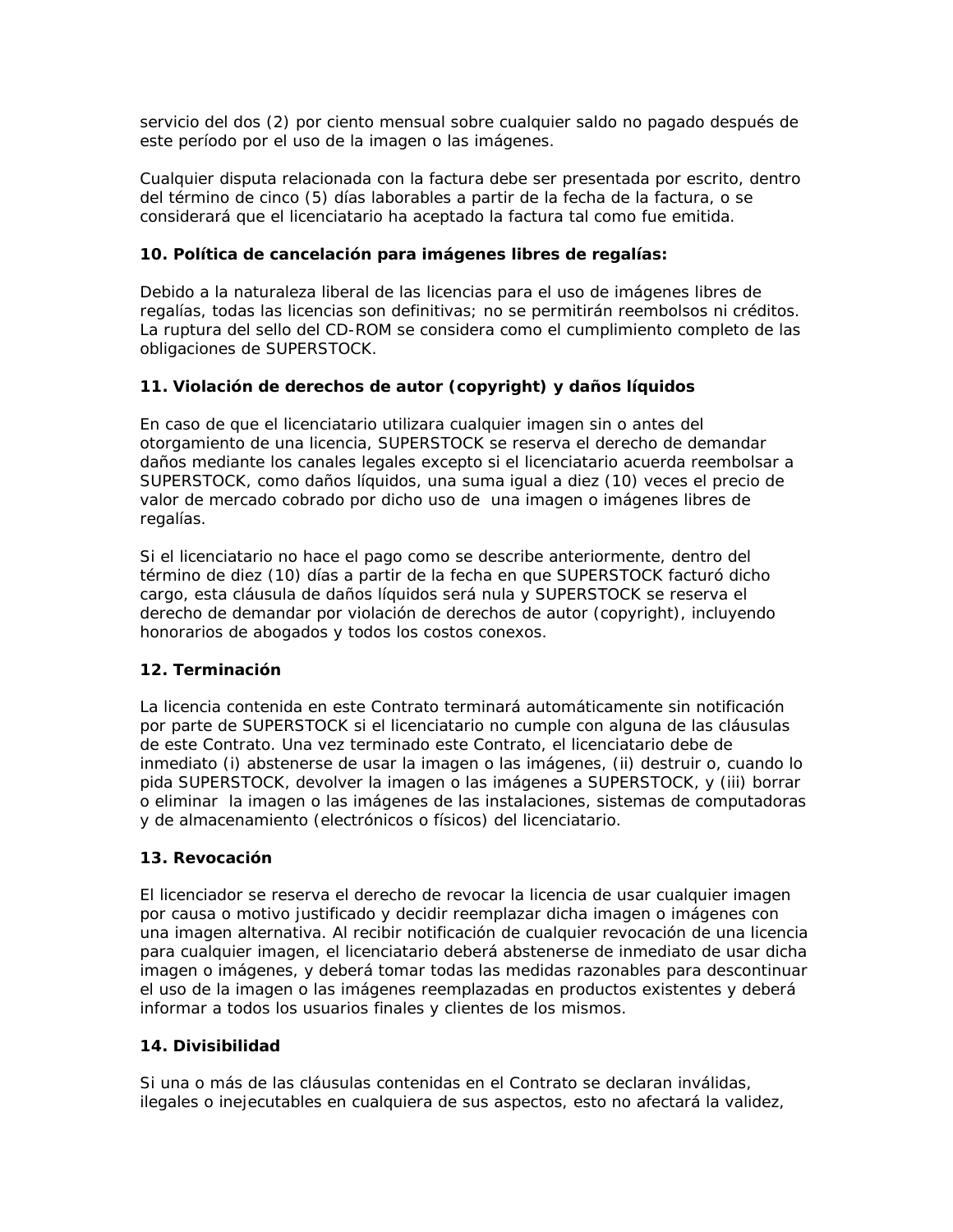legalidad y ejecutabilidad de las cláusulas restantes. Tales cláusulas deberán ser reformadas únicamente en la medida necesaria para hacerlas ejecutables.

# **15. Elección de leyes aplicables/Honorarios de abogado**

Este Contrato se regirá en todos sus aspectos por las leyes del Estado de la FLORIDA, sin referencia a sus leyes relacionadas con los conflictos de leyes. El licenciatario acuerda que el Tribunal de Circuito o de Condado del Estado de la Florida para el Condado de Duval y el Tribunal de Distrito de los Estados Unidos para el Distrito de la FLORIDA ubicado en Jacksonville son los foros acordados y apropiados para cualquiera de tales demandas y dan su consentimiento a la notificación de actos procesales por correo registrado o correo de la noche a la mañana con prueba de entrega. La Convención de la Organización de las Naciones Unidas sobre Contratos para la Venta Internacional de Productos no rige este Contrato. Si SUPERSTOCK se viera obligada a recurrir a los tribunales judiciales para hacer valer cualquiera de sus derechos, el licenciatario acuerda reembolsar a SUPERSTOCK sus gastos legales y costas judiciales si SUPERSTOCK resultase vencedora.

# **16. Renuncia**

Ninguna acción de SUPERSTOCK, excepto la renuncia expresa por escrito, podrá ser interpretada como una renuncia a cualquiera de las cláusulas de este Contrato.

# **17. El Contrato en su totalidad**

Este Contrato contiene todos los términos y condiciones del Contrato de Licencia y ningún término o condición se podrá agregar o suprimir excepto si se hace por escrito con la firma de un representante autorizado de cada una de las partes.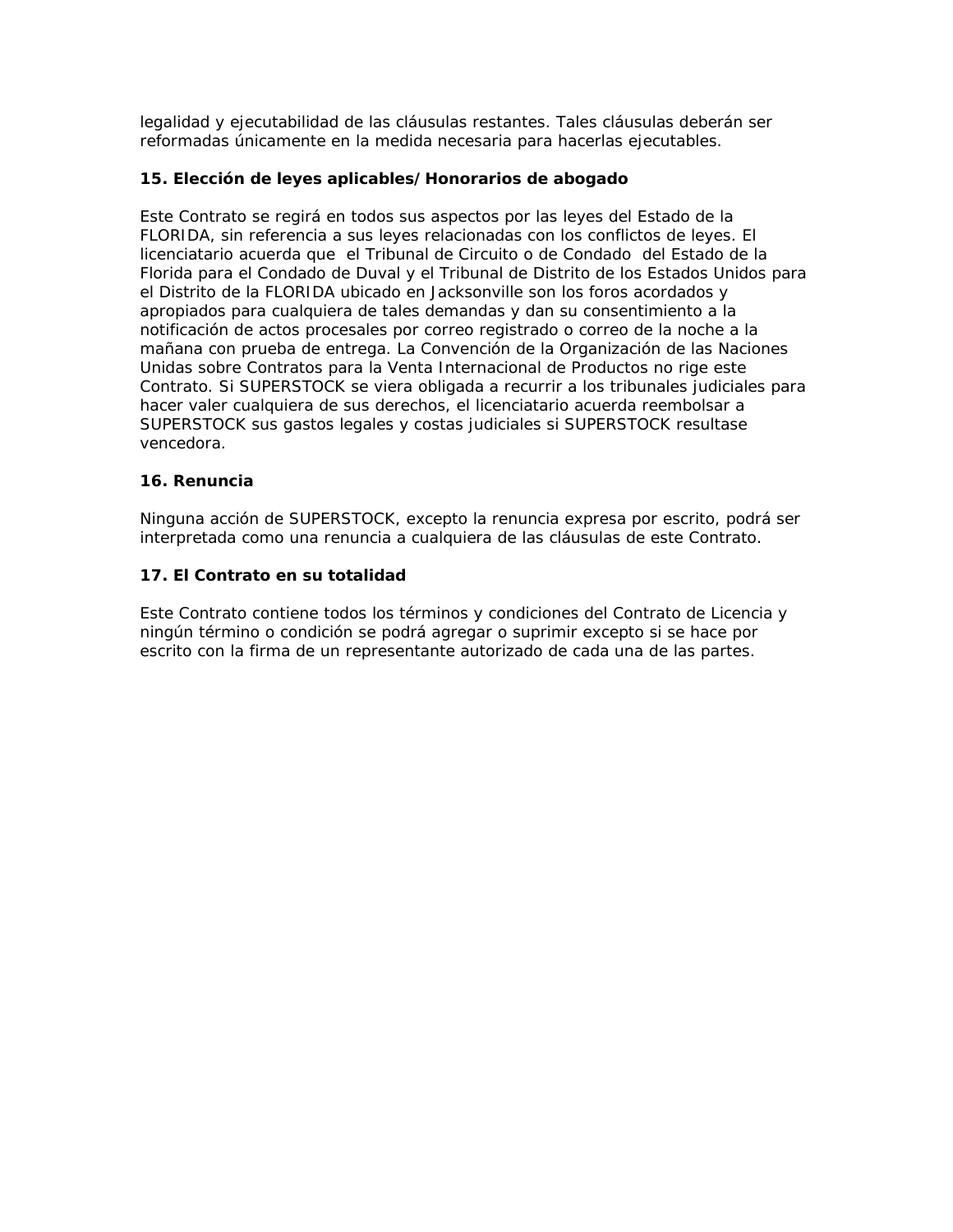# **German:**

# **Purestock** - **Tantiemenfreier Lizenzvertrag**

DIESER LIZENZVERTRAG IST EIN RECHTSGÜLTIGER UND BINDENDER VERTRAG ("VERTRAG") ZWISCHEN IHNEN, DEM NUTZER ("LIZENZNEHMER") UND SUPERSTOCK, INC. DIESER LIZENZVERTRAG GILT FÜR LIZENZEN, DIE ÜBER DAS WEB UND DURCH PHYSISCHE ZUSTELLUNG AUF EINEM CD-ROM-PRODUKT ODER EINEM ANDEREN DIGITALEN SPEICHERMEDIUM ERTEILT WURDEN. FALLS DER LIZENZNEHMER NICHT EINVERSTANDEN IST UND DIE IHM GEMÄSS DIESEM VERTRAG GEWÄHRTEN RECHTE NICHT GELTEND GEMACHT HAT, IST ES DEM LIZENZNEHMER GESTATTET, DIE UNGEÖFFNETE CD-ROM IN UNBENUTZTEM ZUSTAND SOWIE DAS GESAMTE BEGLEITMATERIAL IN DER ORIGINALPACKUNG UNVERZÜGLICH GEGEN ERSTATTUNG DES KAUFPREISES ZURÜCKZUGEBEN. ÜBER DAS WEB LIZENZIERTE BILDER KÖNNEN NICHT ZURÜCKGEGEBEN ODER ERSTATTET WERDEN.

# **1. Lizenz**

Gemäß den Bedingungen dieses Lizenzvertrags gewährt SUPERSTOCK, INC. ("SUPERSTOCK") dem Lizenznehmer ein zeitlich unbegrenztes, weltweites, nicht übertragbares, nicht-ausschließliches Recht, das tantiemenfreie Bild bzw. die tantiemenfreien Bilder von SUPERSTOCK (ob als Teil einer Sammlung von Bildern auf CD-ROM verfügbar oder als Einzelbilder herunter geladen) unbegrenzt häufig in allen Medien für die nachstehend beschriebenen Nutzungen insgesamt oder teilweise zu vervielfältigen, zu übertragen und anzuzeigen. SUPERSTOCK behält alle anderen Rechte auf das Bild bzw. die Bilder, die CD-ROM, Software und das Begleitmaterial (falls zutreffend), insbesondere die Urheberrechte und alle anderen Rechte. SUPERSTOCK behält alle nicht ausdrücklich gewährten Rechte.

# **2. Zugelassene Nutzungen**

- Alle Druckmedien einschließlich Werbematerialien und verkaufsfördernder Materialien, redaktioneller Veröffentlichungen und Verbraucherwaren;
- Alle Internet-, Intranet-, Online- oder webbasierten Medien, vorausgesetzt, dass die Auflösung der Bilder 72 dpi nicht übersteigt;
- Fernseh- und Filmdarstellungen;
- Für den Wiederverkauf vorgesehene Produkte, vorausgesetzt, dass diese Produkte nicht dafür vorgesehen sind, die erneute Verteilung oder Wiederverwendung des Bildes bzw. der Bilder zu gestatten, und
- Weitere, schriftlich von SUPERSTOCK genehmigte Nutzungen.

Dem Lizenznehmer ist es gestattet, das Bild bzw. die Bilder in Zusammenhang mit den oben zugelassenen Nutzungen zu ändern, zuzuschneiden, zu modifizieren oder anzupassen. Dem Lizenznehmer ist es gestattet, eine Sicherungskopie des Bildes bzw. der Bilder für interne Sicherungszwecke anzufertigen, vorausgesetzt, dass der Urheberrechtsvermerk von SUPERSTOCK sowie alle in der Digitaldatei eingebetteten, das Bild identifizierenden Informationen in der Datei gespeichert bleiben. Begrenzte, vorübergehende Übertragungen des Bildes bzw. der Bilder sind an Dritte gestattet, die wesentlich an der Erstellung des Endprodukts beteiligt sind, vorausgesetzt, dass diese Dritten sich einverstanden erklären, die Bedingungen dieses Vertrags einzuhalten.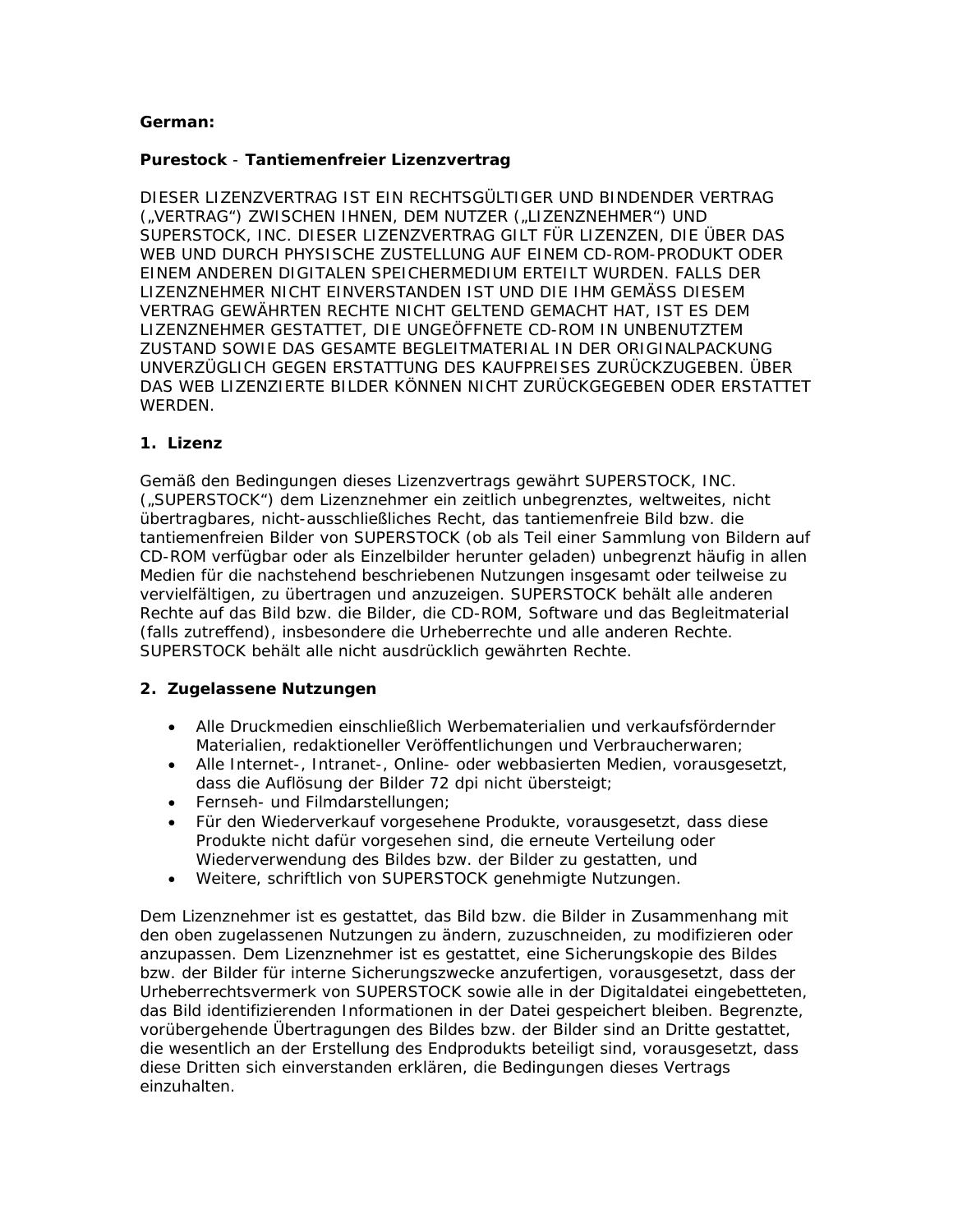# **3. Anzahl der Nutzer / Seat-Lizenz**

Dem Lizenznehmer ist es gestattet, die Bilder auf einem Server, in einer Bilderbibliothek oder Netzwerkonfiguration zur Anzeige durch den Lizenznehmer oder seiner Kunden zu speichern, jedoch dürfen nicht mehr als 10 Personen Zugriff auf das Bild bzw. die Bilder haben. Bevor mehr als 10 Personen der Zugriff gestattet wird, muss der Lizenznehmer die Seat-Lizenz von SUPERSTOCK erhöhen lassen.

# **4. Nutzungsbeschränkungen**

Außer wie in diesem Vertrag vorgesehen, ist es dem Lizenznehmer nicht gestattet:

- irgendeines seiner Rechte gemäß diesem Vertrag in Unterlizenz zu geben, zu verkaufen, abzutreten, zu überführen oder zu übertragen, jedoch ist es dem Lizenznehmer gestattet, abgeleitete Werke, die das Bild bzw. die Bilder enthalten, zu verkaufen oder in Lizenz zu geben. Dem Lizenznehmer ist es jedoch nicht gestattet, das Bild bzw. die Bilder in eine elektronische Vorlage einzubeziehen, die für die Nutzung durch Dritte auf elektronischen oder Druckprodukten vorgesehen ist.
- sein Endprodukt auf eine Weise zu verkaufen, in Lizenz zu geben oder zu verteilen, die den Endnutzern des Lizenznehmers die Extraktion des Bildes bzw. der Bilder oder den Zugriff auf diese als Einzeldatei gestattet.
- das Bild bzw. die Bilder in ein Logo, Markenzeichen oder eine Dienstleistungsmarke einzubeziehen.
- das Bild (bzw. die Bilder) online in einem herunterladbaren Format zu verteilen, zu veröffentlichen oder hoch zu laden, oder es möglich zu machen, dass es über mobile Telefongeräte verteilt werden kann.
- jegliche Bilder auf pornografische, verleumderische, ehrenrührige oder anderweitig rechtswidrige Weise, sei es direkt oder im Zusammenhang oder durch Nebeneinanderstellung mit anderen Materialien zu verwenden.
- die Software auf der CD-ROM oder auf anderen Speichermedien zu dekompilieren, zurückzuentwickeln, zu disassemblieren oder anderweitig in eine von Menschen lesbare Form zu bringen.

# **5. Haftungsausschluss im Hinblick auf Produktwerbung oder heikle Anwendungen**

Falls irgendein Bild (oder Bilder), das eine Darstellerin bzw. einen Darsteller enthält, auf eine Weise verwendet wird, die eine vernünftige Person zu dem Glauben veranlassen würde, dass die Darstellerin bzw. der Darsteller ein Produkt oder einen Service persönlich nutzt oder empfiehlt, oder wenn die Darstellung der Darstellerin bzw. des Darstellers in Verbindung mit einem Thema verwendet wird, das für eine vernünftige Person unvorteilhaft, peinlich oder übermäßig kontrovers wäre, muss der Lizenznehmer einer jeden solchen Nutzung eine Erklärung beilegen, die anzeigt, dass die Person ein/e Darsteller/in ist und dass das Bild (bzw. die Bilder) nur zu Zwecken der Veranschaulichung verwendet wird. Diese Anforderungen gelten unbeschadet der Verpflichtungen von SUPERSTOCK hinsichtlich der Nutzung des Bildes bzw. der Bilder, die an anderen Stellen in diesem Vertrag enthalten sind.

# **6. Freigaben**

Darstellerfreigaben sind auf Bildern, die Darsteller enthalten, auf Anfrage erhältlich. Die Namen werden entfernt, um die Privatsphäre der Darsteller zu schützen. Mit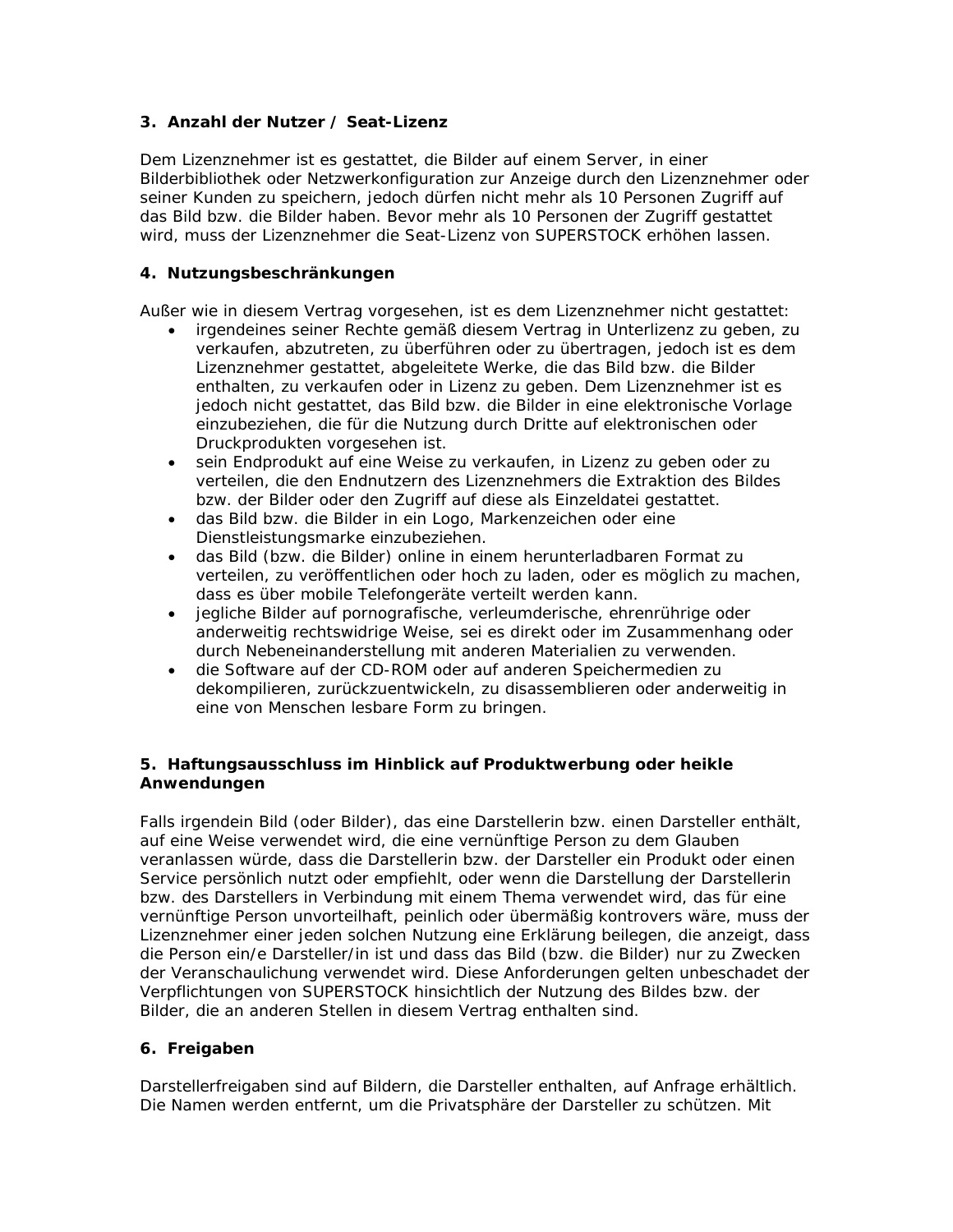Ausnahme von Darstellerfreigaben für erkennbare Personen gewährt SUPERSTOCK keine Rechte und gibt keine Gewährleistungen hinsichtlich der Nutzung von Namen, Markenzeichen, des Trade Dress (Erscheinungsbildes), von eingetragenen, nicht eingetragenen oder eigentumsrechtlich geschützten Designs oder Kunstwerken oder architektonischen Werken, die in irgendeinem Bild (bzw. Bildern) dargestellt sind. Der Lizenznehmer muss sich vergewissern, dass alle erforderlichen Rechte oder Einwilligungen im Hinblick auf das vorstehend Gesagte, die für die Vervielfältigung eventuell erforderlich sind, eingeholt wurden.

# **7. Schadloshaltung**

Der Lizenznehmer erklärt sich einverstanden, SUPERSTOCK und seine Muttergesellschaft, seine Tochtergesellschaften und angeschlossenen Unternehmen und ihre jeweiligen Vorstandsmitglieder, Direktoren und Mitarbeiter von allen Schadensersatzansprüchen, Haftbarkeiten und Kosten (einschließlich zumutbarer Anwaltshonorare und -kosten), die sich aus oder infolge von Ansprüchen Dritter hinsichtlich der Nutzung jeglicher Bilder durch den Lizenznehmer außerhalb des Rahmens dieses Vertrags oder aus oder infolge von jeglichen anderen Verstößen des Lizenznehmers gegen diesen Vertrag ergeben, schadlos zu halten.

# **8. Gewährleistungen und Haftungsbeschränkung**

SUPERSTOCK sichert zu, dass es das Recht hat, die hier enthaltene Lizenz zu gewähren, und gewährleistet, dass das Bild bzw. die Bilder für die Dauer von 30 Tagen ab Auslieferung frei von Material- und Herstellungsfehlern ist/sind. Der einzige und ausschließliche Rechtsbehelf bei einem Verstoß gegen die vorstehende Gewährleistung ist nach dem Ermessen von SUPERSTOCK der Ersatz der CD-ROM oder eine Erstattung des Kaufpreises.

SUPERSTOCK GIBT KEINE ANDEREN VERTRAGLICHEN ODER GESETZLICHEN GEWÄHRLEISTUNGEN, INSBESONDERE KEINE STILLSCHWEIGENDEN GEWÄHRLEISTUNGEN DER MARKTGÄNGIGKEIT ODER EIGNUNG FÜR EINEN BESTIMMTEN ZWECK. SUPERSTOCK IST DEM LIZENZNEHMER ODER IRGENDEINER ANDEREN NATÜRLICHEN ODER JURISTISCHEN PERSON GEGENÜBER NICHT HAFTBAR FÜR ALLE ALLGEMEINEN, PUNITIVEN, BESONDEREN, MITTELBAREN, UNMITTELBAREN, BEILÄUFIG ENTSTANDENEN ODER FOLGESCHÄDEN ODER GEWINNEINBUSSEN ODER ALLE ANDEREN SCHÄDEN, KOSTEN ODER VERLUSTE, DIE SICH AUS DER NUTZUNG DER BILDER DURCH DEN LIZENZNEHMER ODER ANDERWEITIG ERGEBEN, SELBST WENN SUPERSTOCK VON DER MÖGLICHKEIT SOLCHER SCHÄDEN, KOSTEN ODER VERLUSTE IN KENNTNIS GESETZT WURDE. DIE MAXIMALE HAFTUNG VON SUPERSTOCK, DIE AUS DER ODER IN VERBINDUNG MIT DER NUTZUNG ODER DER UNFÄHIGKEIT ZUR NUTZUNG DES BILDES BZW. DER BILDER DURCH DEN LIZENZNEHMER (SEI ES NACH VERTRAGSRECHT, SCHADENSERSATZRECHT ODER ANDERWEITIG) ENTSTEHT, IST IN DEM VOM GESETZ ZUGELASSENEN AUSMASS AUF DAS ZEHNFACHE DES VOM LIZENZNEHMER FÜR DIE BILDER GEZAHLTEN WERTES BESCHRÄNKT.

**Der Lizenznehmer hat möglicherweise nach einzelstaatlichem US-Recht weitere Rechte.** 

**9. Zahlungsbedingungen**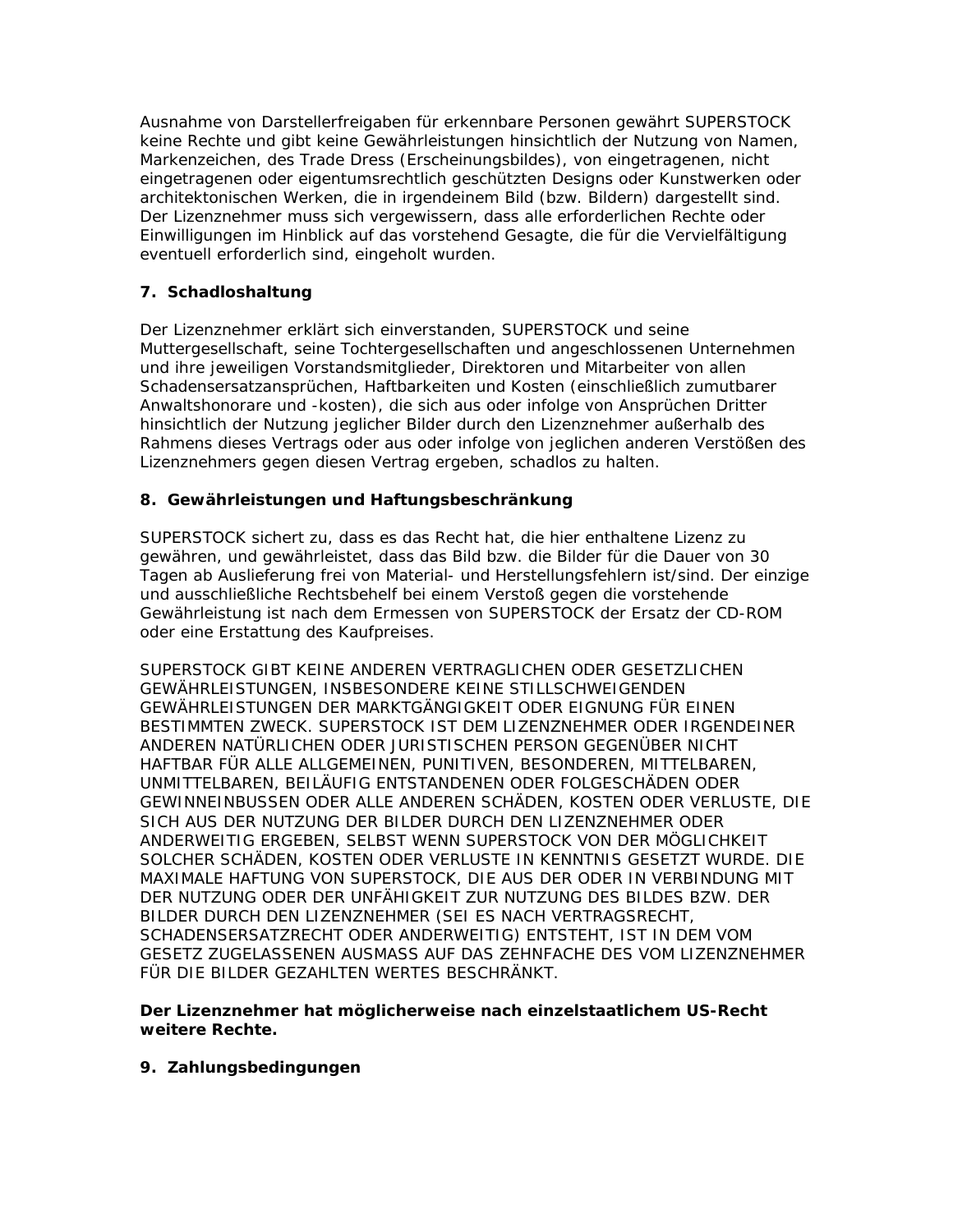Lizenzen werden erst nach Eingang der Zahlung für den vollen Betrag der SUPERSTOCK-Rechnung erteilt. Außer wenn Kreditbedingungen ausdrücklich und direkt zwischen SUPERSTOCK und dem Lizenznehmer vereinbart wurden, muss die Zahlung der SUPERSTOCK-Rechnungen innerhalb von vierzehn (14) Tagen des Datums netto, ohne Skonto, oder vor Veröffentlichung irgendwelcher Bilder eingehen, wobei das jeweils frühere Datum gilt. Der Lizenznehmer erklärt sich einverstanden, SUPERSTOCK nach dieser Zeitperiode für die Nutzung des Bildes bzw. der Bilder eine Servicegebühr von zwei (2) Prozent pro Monat auf alle unbezahlten Summen zu bezahlen.

Alle Meinungsverschiedenheiten hinsichtlich der Rechnung müssen innerhalb von fünf (5) Arbeitstagen ab Rechnungsdatum schriftlich vorgelegt werden; andernfalls wird angenommen, dass der Lizenznehmer die Rechnung wie ausgestellt akzeptiert hat.

# **10. Stornierungsrichtlinie für tantiemenfreie Bilder:**

Aufgrund der Großzügigkeit der Lizenzen für tantiemenfreie Bilder sind alle Lizenzen endgültig; es werden keine Erstattungen oder Gutschriften zugestanden. Bei Öffnen der versiegelten CD-ROM gelten die Verpflichtungen von SUPERSTOCK als vollständig erfüllt.

# **11. Urheberrechtsverletzung und bezifferter Schadensersatz**

Falls der Lizenznehmer ein Bild (bzw. Bilder) ohne Lizenz oder vor Gewährung einer Lizenz nutzt, behält sich SUPERSTOCK das Recht vor, auf dem Rechtsweg Schadensersatz zu suchen, es sei denn, der Lizenznehmer erklärt sich bereit, SUPERSTOCK als vereinbarte Vertragsstrafe eine Summe zu zahlen, die das Zehnfache des Marktwertpreises beträgt, der für eine solche Nutzung eines tantiemenfreien Bildes (bzw. tantiemenfreier Bilder) berechnet wird.

Falls der Lizenznehmer die oben dargelegte Zahlung nicht innerhalb von zehn (10) Tagen nach Inrechnungstellung dieser Gebühr durch SUPERSTOCK entrichtet, ist diese den bezifferten Schadensersatz betreffende Bedingung ungültig, und SUPERSTOCK behält sich das Recht vor, wegen Urheberrechtsverletzung einschließlich Anwaltsgebühren und aller diesbezüglichen Kosten zu klagen.

# **12. Beendigung**

Die in diesem Vertrag enthaltene Lizenz erlischt automatisch ohne Bekanntgabe durch SUPERSTOCK, wenn der Lizenznehmer gegen irgendeine Bedingung dieses Vertrags verstößt. Nach Erlöschen der Lizenz muss der Lizenznehmer unverzüglich (i) die Nutzung des Bildes bzw. der Bilder einstellen, (ii) das Bild bzw. die Bilder vernichten oder das Bild bzw. die Bilder auf Anforderung von SUPERSTOCK an SUPERSTOCK zurückgeben und (iii) das Bild bzw. die Bilder aus den Anlagen, Computersystemen und dem elektronischen und physikalischen Speicher des Lizenznehmers löschen oder entfernen.

# **13. Entzug**

Der Lizenzgeber behält sich das Recht vor, die Lizenz für die Nutzung von Bildern aus triftigem Grund zu entziehen und dieses Bild bzw. diese Bilder durch ein anderes Bild zu ersetzen. Nach Bekanntmachung eines Lizenzentzugs für ein Bild (bzw. Bilder)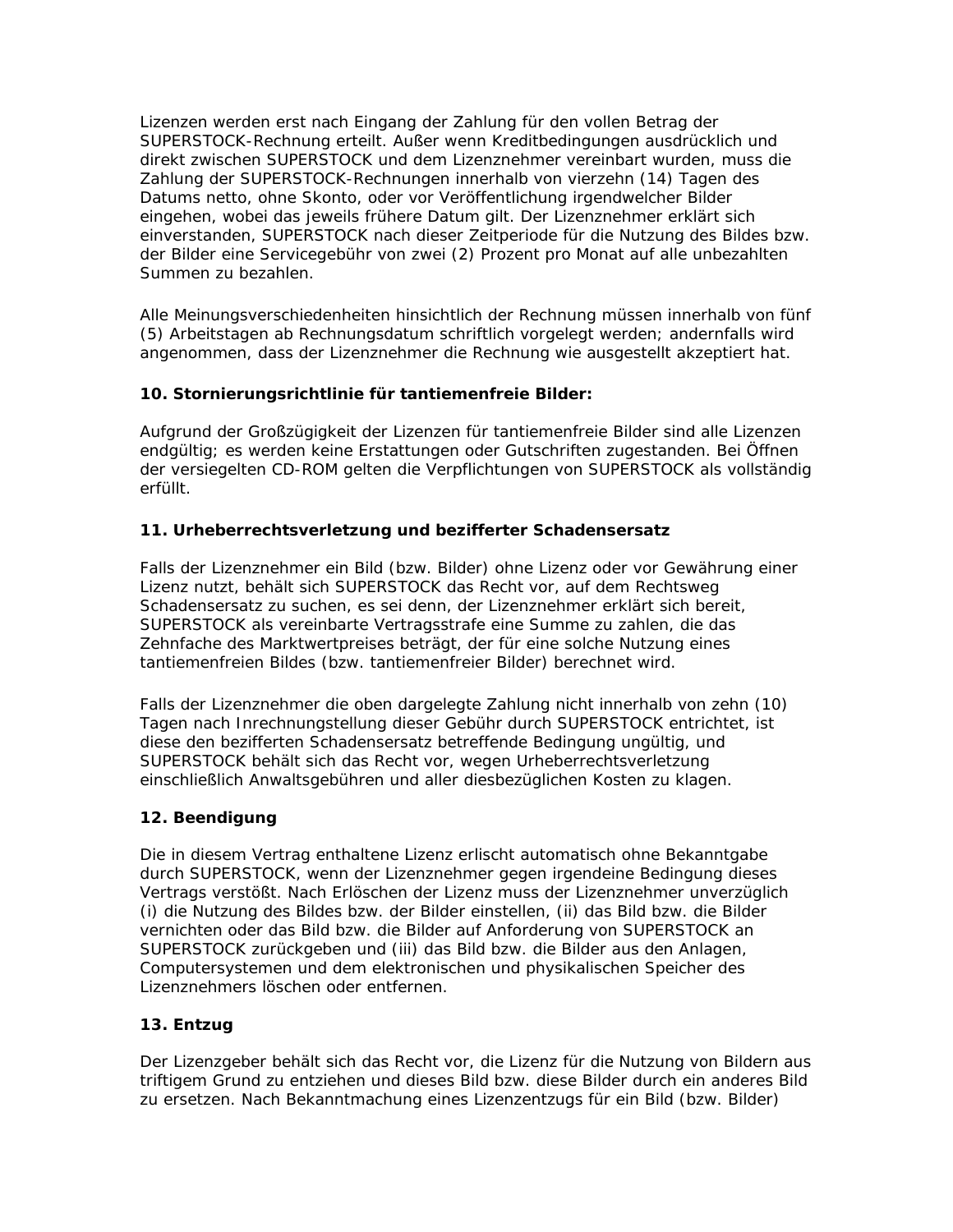muss der Lizenzgeber die Nutzung dieses Bildes bzw. dieser Bilder unverzüglich einstellen, alle zumutbaren Schritte unternehmen, um die Nutzung des ersetzten Bildes (bzw. der ersetzten Bilder) in bereits vorhandenen Produkten zu beenden und alle Endnutzer und Kunden dementsprechend informieren.

# **14. Salvatorische Klausel**

Falls sich eine oder mehrere der in diesem Vertrag enthaltenen Bedingungen in irgendeiner Hinsicht als ungültig, rechtswidrig oder undurchsetzbar erweisen, bleiben die Gültigkeit, Rechtmäßigkeit und Durchsetzbarkeit der verbleibenden Bedingungen davon unberührt. Diese Bedingungen werden nur insoweit umgestaltet, um sie durchsetzbar zu machen.

# **15. Rechtswahl/Anwaltshonorare**

Dieser Vertrag unterliegt in jeder Hinsicht den Gesetzen des US-Bundesstaates FLORIDA ohne Bezugnahme auf seine Rechtsregeln zur Gesetzeskollision. Der Lizenznehmer erklärt sich einverstanden, dass der "Circuit Court" oder "County Court" des US-Bundesstaates Florida für Duval County, und der "United States District Court for the District of FLORIDA" mit Sitz in Jacksonville die vereinbarten und angemessenen Gerichtsstände für eine solche Klage sind, und ist mit einer Klagezustellung per Einschreiben oder durch Übernacht-Kurier mit Zustellungsnachweis einverstanden. Dieser Vertrag unterliegt nicht der UN-Konvention zu Verträgen für den internationalen Verkauf von Gütern. Falls SUPERSTOCK gezwungen ist, zur Durchsetzung irgendeines seiner Rechte vor Gericht zu gehen, erklärt sich der Lizenznehmer einverstanden, SUPERSTOCK seine Rechtsgebühren und Auslagen zu erstatten, falls SUPERSTOCK erfolgreich ist.

# **16. Verzicht**

Mit Ausnahme eines ausdrücklichen, schriftlichen Verzichts ist keine Handlung seitens SUPERSTOCK als ein Verzicht auf irgendeine Bedingung dieses Vertrags auszulegen.

# **17. Ungeteilter Vertrag**

Dieser Vertrag enthält alle Bedingungen der Lizenzvereinbarung, und es dürfen keine Bedingungen oder Bestimmungen hinzugefügt oder gelöscht werden, es sei denn, sie erfolgen schriftlich und werden von einem autorisierten Vertreter beider Parteien unterzeichnet.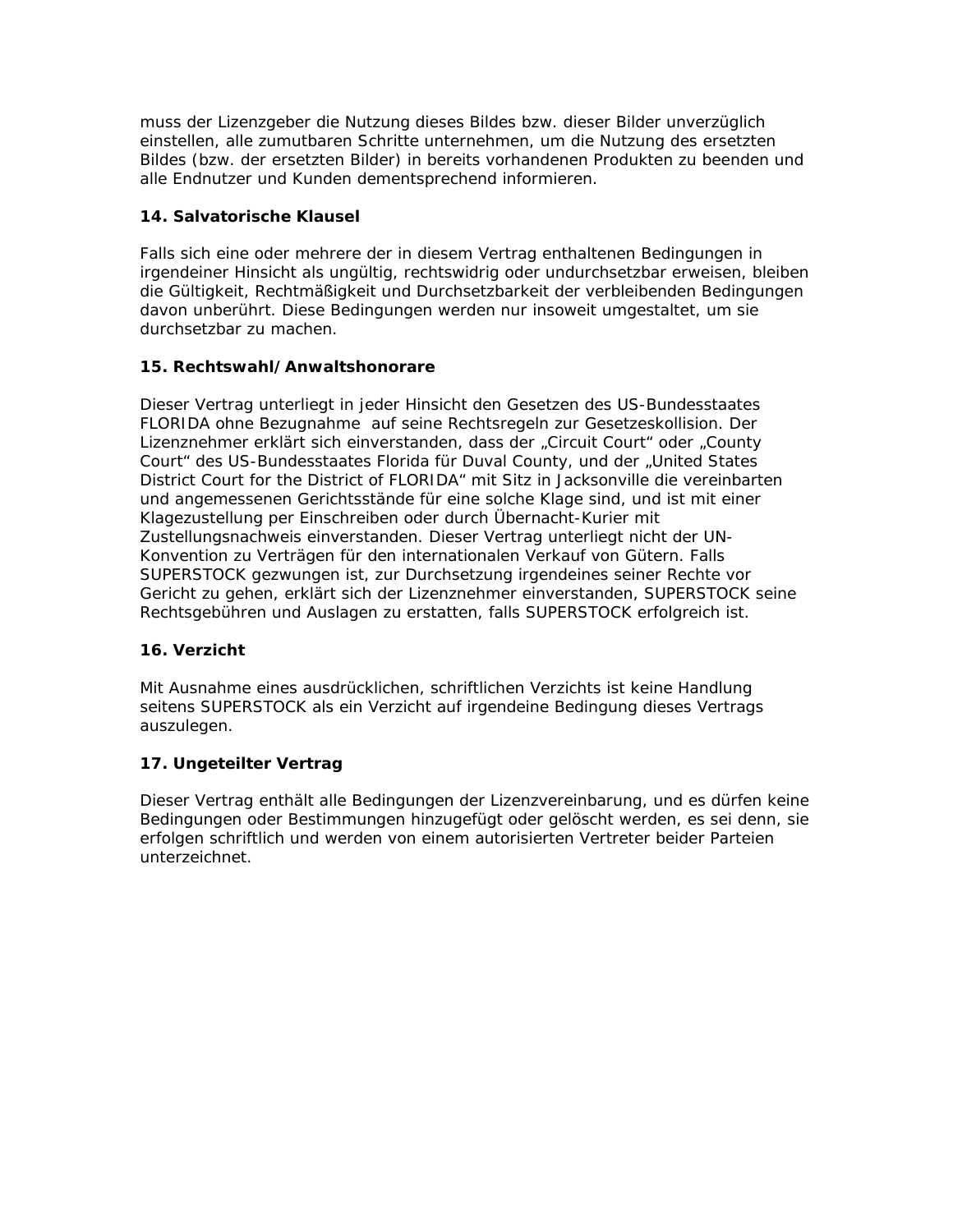# **Italian:**

# **Purestock** - **Contratto di licenza esente da diritti d'autore**

IL PRESENTE CONTRATTO DI LICENZA È UN CONTRATTO LEGALE E VINCOLANTE (DI SEGUITO "CONTRATTO") TRA LA VOSTRA PERSONA, OSSIA L'UTENTE (DI SEGUITO "LICENZIATARIO") E SUPERSTOCK, INC. IL PRESENTE CONTRATTO DI LICENZA SI APPLICA A LICENZE EMESSE VIA INTERNET E MEDIANTE CONSEGNA FISICA SU CD-ROM O ALTRO STRUMENTO DI MEMORIZZAZIONE DIGITALE. QUALORA IL LICENZIATARIO NON ACCETTI E NON ABBIA ANCORA ESERCITATO I DIRITTI AD ESSO CONCESSI IN CONFORMITÀ AL PRESENTE CONTRATTO, IL LICENZIATARIO POTRÀ RESTITUIRE TEMPESTIVAMENTE IL CD-ROM NON APERTO E NON UTILIZZATO E TUTTO IL MATERIALE DI ACCOMPAGNAMENTO NELLA CONFEZIONE ORIGINALE AI FINI DEL RIMBORSO DEL PREZZO DI ACQUISTO. LE IMMAGINI CONCESSE SU LICENZA VIA INTERNET NON POTRANNO ESSERE RESTITUITE O RIMBORSATE.

# **1. Licenza**

In base ai termini del presente Contratto di licenza, SUPERSTOCK, INC. (di seguito "SUPERSTOCK") concede al Licenziatario il diritto perpetuo, su scala mondiale, non trasferibile e non esclusivo di riprodurre, trasmettere e mostrare, interamente o parzialmente, l'Immagine o le Immagini di proprietà di SUPERSTOCK esenti da diritti d'autore (indipendentemente dalla loro disponibilità come parte di una collezione di immagini su CD-ROM o come singole immagini scaricate) per un numero illimitato di volte su uno qualsiasi e su tutti i mezzi per gli Usi consentiti di seguito descritti. Tutti gli altri diritti sull'Immagine/sulle Immagini, su CD-ROM, software o materiale di accompagnamento (ove applicabile), ivi inclusi e non limitatamente a copyright e tutti gli altri diritti, rimangono di proprietà di SUPERSTOCK. Tutti i diritti non specificatamente concessi rimangono di proprietà di SUPERSTOCK.

# **2. Usi consentiti**

- Qualsiasi materiale stampato, ivi inclusi materiali pubblicitari e promozionali, pubblicazioni editoriali e beni di consumo;
- Qualsiasi mezzo Internet, Intranet, Online o Web, purché la risoluzione delle immagini non superi i 72 dpi;
- Trasmissioni e spettacoli teatrali;
- Prodotti destinati alla vendita, purché tali prodotti non siano destinati a consentire la ridistribuzione o il riutilizzo dell'Immagine/delle Immagini; nonché
- Ulteriori utilizzi previa autorizzazione scritta di SUPERSTOCK.

Il Licenziatario potrà cambiare, tagliare, modificare o adattare l'Immagine/le Immagini in relazione ai suddetti usi consentiti. Il licenziatario potrà creare copie di back-up dell'Immagine/delle Immagini per scopi di back-up interni, purché il copyright di SUPERSTOCK e qualsiasi immagine che identifichi informazioni incorporate nel file digitale siano mantenuti nel file. È consentito il trasferimento limitato e temporaneo dell'Immagine/delle Immagini a terzi ai fini della creazione del prodotto finale, purché suddetti terzi accettino di rispettare i termini del presente Contratto.

# **3. Numero di Utenti/Licenza per postazione**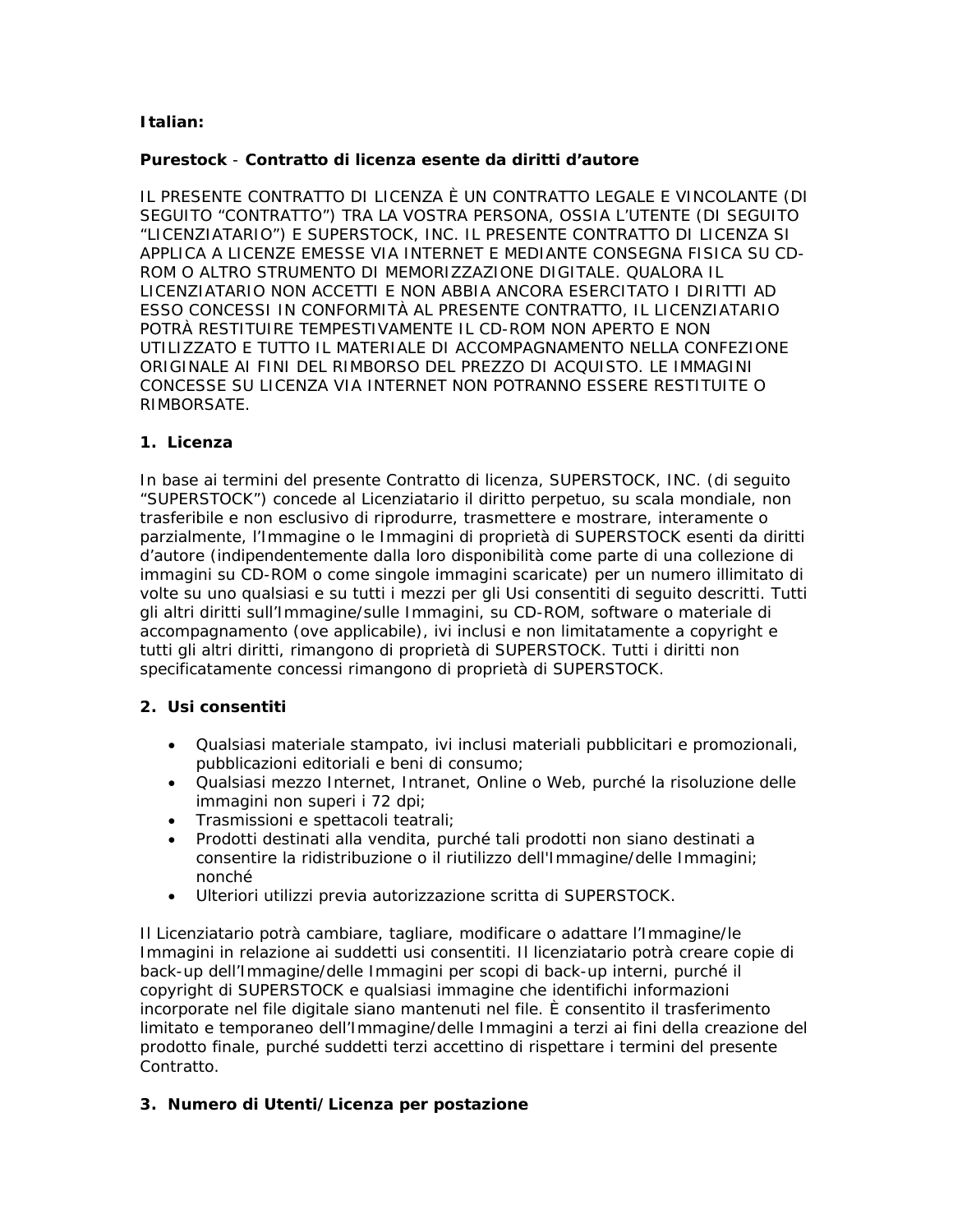Il Licenziatario può memorizzare le Immagini su server, libreria di immagini o configurazione di rete per la consultazione da parte del Licenziatario o dei clienti dello stesso, purché l'Immagine/le Immagini non siano accessibili a più di 10 persone. Prima di poter concedere l'accesso a più di 10 persone, il Licenziatario dovrà richiedere l'aggiornamento della licenza per postazione a SUPERSTOCK.

# **4. Restrizioni d'uso**

Salvo i casi di cui al presente Contratto, il Licenziatario non potrà:

- Sublicenziare, vendere, assegnare, trasmettere o trasferire uno qualsiasi dei propri diritti di cui al presente Contratto; il Licenziatario può tuttavia vendere o concedere in licenza i lavori derivanti dall'inserimento dell'Immagine/delle Immagini. Il Licenziatario non può inserire l'Immagine/le Immagini in un modello elettronico destinato all'utilizzo da parte di terzi su prodotti elettronici o stampati.
- Vendere, concedere in licenza o distribuire il prodotto finale in modo tale da consentire agli utenti finali del Licenziatario di estrarre o di accedere all'Immagine/alle Immagini come file indipendente.
- Inserire l'Immagine/le Immagini in un logo, marchio commerciale o marchio di servizio.
- Distribuire, inviare o caricare l'Immagine/le Immagini online in formato scaricabile o consentirne la distribuzione attraverso dispositivi di telefonia mobile.
- Utilizzare qualsiasi Immagine in maniera pornografica, diffamatoria, calunniosa o comunque illegale, sia direttamente che in associazione o in contrapposizione ad altri materiali.
- Decompilare, decodificare, disassemblare o in qualsiasi altro modo ridurre ad un formato leggibile il software contenuto nel CD-ROM o in un altro strumento di memorizzazione.

# **5. Esclusione di responsabilità per approvazione del prodotto o utilizzo corretto**

Qualora una qualsiasi delle Immagini contenente un modello venga utilizzata in maniera tale da indurre una persona ragionevole a credere che il modello utilizzi personalmente o approvi un prodotto o servizio, o nel caso in cui la rappresentazione del modello venga utilizzata in relazione ad un soggetto che possa apparire sconveniente, imbarazzante o controverso ad una persona ragionevole, il Licenziatario dovrà accompagnare ciascuno di tali utilizzi con una affermazione che indichi che la persona è un modello e che l'Immagine/le Immagini sono utilizzate esclusivamente a titolo illustrativo. Tali obblighi si intendono privi di pregiudizio degli obblighi di SUPERSTOCK relativamente all'Immagine/alle Immagini di cui agli altri punti del presente Contratto.

# **6. Liberatorie**

Le liberatorie dei modelli sono disponibili su richiesta per le Immagini contenenti modelli. I nomi sono stati omessi a tutela della privacy dei modelli. Fatto salvo per le liberatorie dei modelli per le persone riconoscibili, SUPERSTOCK non concede alcun diritto, né alcuna garanzia riguardo all'utilizzo di nomi, marchi commerciali, trade dress, design registrati, non registrati o soggetti a copyright o ad opere d'arte o di architettura contenuti in una qualsiasi delle Immagini. Il Licenziatario deve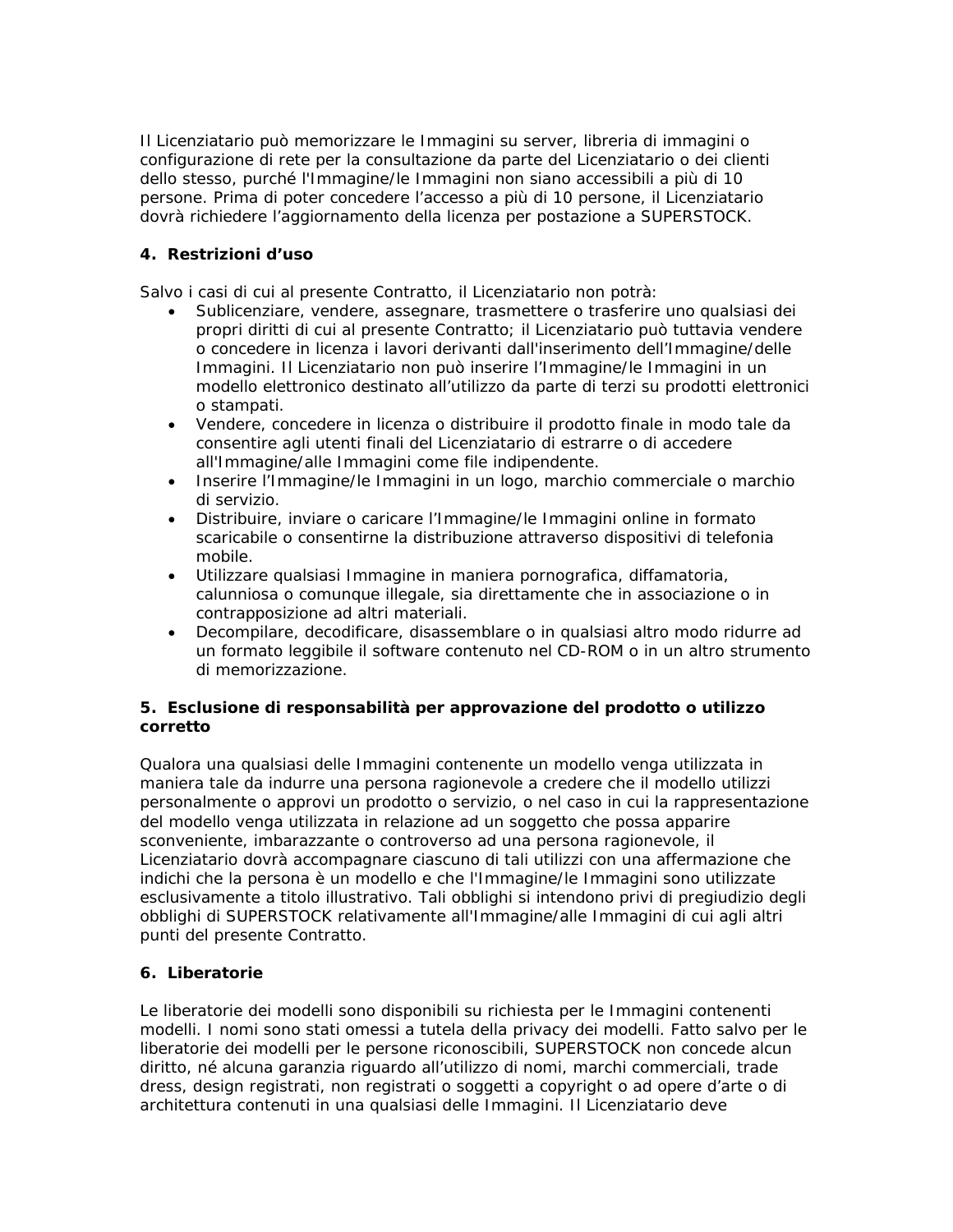convincersi che tutti i diritti o consensi necessari riguardanti quanto sopra descritto e necessari ai fini della riproduzione sono stati ottenuti.

# **7. Indennizzo**

Il Licenziatario accetta di difendere, risarcire e mantenere indenne SUPERSTOCK e la società principale, le associate e affiliate e i loro rispettivi responsabili, direttori e dipendenti nei confronti di qualsiasi danno, responsabilità e spesa (ivi comprese le ragionevoli spese legali) causate o derivanti da rivendicazioni da parte di terzi relativamente all'uso di qualsiasi Immagine non previsto dal presente Contratto o da qualsiasi altra violazione del presente Contratto da parte del Licenziatario.

# **8. Garanzie e limitazione della responsabilità**

SUPERSTOCK ha il diritto di concedere la licenza di cui al presente Contratto e garantisce che l'Immagine/le Immagini saranno prive di difetti di materiale e di fabbricazione per trenta (30) giorni dalla consegna. La sola e unica forma di compensazione alla violazione di suddetta garanzia è la sostituzione del CD-ROM o il rimborso del prezzo di acquisto, a discrezione di SUPERSTOCK.

SUPERSTOCK NON RILASCIA ALCUNA ALTRA GARANZIA ESPRESSA O IMPLICITA, RIGUARDANTE, COMPRENDENTE E SENZA LIMITAZIONE A QUALSIASI GARANZIA IMPLICITA DI COMMERCIABILITÀ O DI ADEGUATEZZA PER UN FINE PARTICOLARE. SUPERSTOCK NON SARÀ RESPONSABILE DI FRONTE AL LICENZIATARIO O A QUALSIASI ALTRA PERSONA O ENTITÀ PER QUALSIASI DANNO GENERALE, PUNITIVO, SPECIALE, DIRETTO, INDIRETTO, CONSEGUENTE O ACCIDENTALE, NONCHÉ PERDITA DI PROFITTO O QUALSIASI ALTRO DANNO O PERDITA DERIVANTE DALL'UTILIZZO DA PARTE DEL LICENZIATARIO DELLE IMMAGINI O ALTRIMENTI, ANCHE NEL CASO IN CUI SUPERSTOCK SIA STATO AVVERTITO DELLA POSSIBILITÀ DEL VERIFICARSI DI TALI DANNI, COSTI O PERDITE. LA MASSIMA RESPONSABILITÀ DI SUPERSTOCK DERIVANTE O RELATIVA ALL'UTILIZZO O ALL'INCAPACITÀ DI UTILIZZARE DA PARTE DEL LICENZIATARIO DELL'IMMAGINE/DELLE IMMAGINI (SIA IN CONFORMITÀ AL CONTRATTO, SIA IN VIOLAZIONE DEL CONTRATTO, O ALTRIMENTI), ENTRO I LIMITI CONSENTITI DALLA LEGGE, SARÀ LIMITATA AD UN VALORE 10 VOLTE SUPERIORE AL VALORE CORRISPOSTO DAL LICENZIATARIO PER L'IMMAGINE/LE IMMAGINI.

# **Il Licenziatario può godere di ulteriori diritti in base alla legislazione statale.**

# **9. Modalità di pagamento**

Nessuna licenza verrà concessa prima del ricevimento da parte di SUPERSTOCK della ricevuta di pagamento completo. Salvo il caso in cui specifici termini di credito siano stati concordati direttamente tra SUPERSTOCK e il Licenziatario, il pagamento delle fatture di SUPERSTOCK dovrà essere ricevuto entro quattordici (14) giorni dalla data, netto e senza sconti, o prima della pubblicazione di qualsiasi Immagine. Il Licenziatario consente di corrispondere a SUPERSTOCK un importo di servizio del due (2) percento al mese per qualsiasi saldo insoluto oltre questo periodo di tempo per l'utilizzo dell'Immagine/delle Immagini.

Qualsiasi controversia riguardante la fattura dovrà essere inoltrata in forma scritta entro cinque (5) giorni lavorativi dalla data della fattura stessa, in caso contrario si intenderà che il Licenziatario abbia accettato la fattura così come è stata emessa.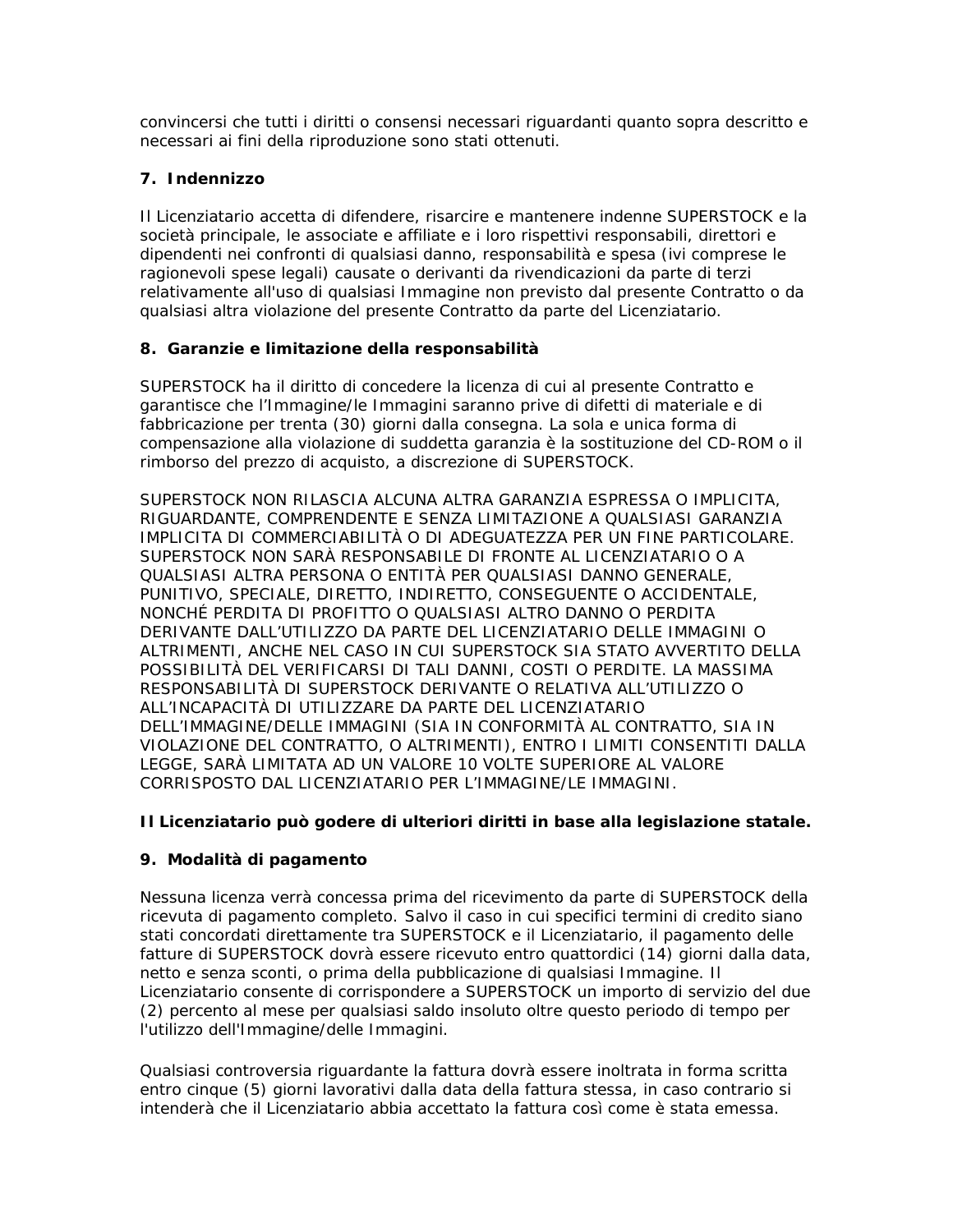# **10. Rinuncia delle Immagini esenti da diritti d'autore:**

Data la natura liberale delle licenze per le immagini esenti da diritti d'autore, tutte le licenze sono considerate definitive, pertanto non verrà concesso alcun rimborso o credito. La rottura del sigillo del CD-ROM viene considerata come completo adempimento degli obblighi di SUPERSTOCK.

# **11. Violazione del copyright e penale convenzionale**

Nel caso di utilizzo da parte del Licenziatario di qualsiasi Immagine in assenza di licenza o prima dell'ottenimento della stessa, SUPERSTOCK si riserva il diritto di chiedere il risarcimento dei danni per vie legali, a meno che il Licenziatario non acconsenta a rimborsare SUPERSTOCK, in qualità di penale convenzionale, un importo pari a dieci (10) volte il prezzo di mercato applicato per tale utilizzo di Immagine/Immagini prive di diritti d'autore.

Nel caso in cui il Licenziatario non effettui il pagamento di cui sopra, entro dieci (10) giorni dalla fatturazione di tale importo da parte di SUPERSTOCK, la presente clausola relativa alla multa convenzionale sarà annullata e SUPERSTOCK si riserverà il diritto di fare causa per violazione di copyright, includendo le spese legali e tutti i costi associati.

# **12. Risoluzione**

La licenza di cui al presente Contratto verrà terminata automaticamente senza notifica da parte di SUPERSTOCK qualora il Licenziatario non rispetti una qualsiasi delle disposizioni di cui al presente Contratto. In caso di risoluzione del Contratto, il Licenziatario dovrà immediatamente (i) interrompere l'utilizzo dell'Immagine/delle Immagini, (ii) distruggere o, su richiesta di SUPERSTOCK, restituire l'Immagine/le Immagini, e (iii) cancellare o rimuovere l'Immagine/le Immagini dalla sede di attività, dai sistemi computerizzati e di memorizzazione (fisica ed elettronica) del Licenziatario.

# **13. Revoca**

Il licenziante si riserva il diritto di revocare la licenza di utilizzo di qualsivoglia Immagine per giusta causa e di decidere di sostituire tale Immagine/Immagini con un'Immagine sostitutiva. A fronte della notifica di qualsiasi revoca di licenza per qualsiasi Immagine, il Licenziatario dovrà interrompere immediatamente l'utilizzo di tale Immagine o di tali Immagini e intraprendere tutte le azioni ragionevoli per sospendere l'utilizzo dell'Immagine o delle Immagini sostituite nei prodotti già esistenti e dovrà informare gli utenti finali e i clienti dell'accaduto.

# **14. Nullità di una clausola**

In caso di nullità, illegittimità o inapplicabilità di una o più delle clausole del presente Contratto relativamente ad un qualsiasi aspetto delle stesse, ciò non condizionerà la validità, la legalità e l'applicabilità delle rimanenti clausole. Le suddette clausole dovranno essere riformulate solo nella misura necessaria a renderle applicabili.

# **15. Scelta del tribunale competente/Spese legali**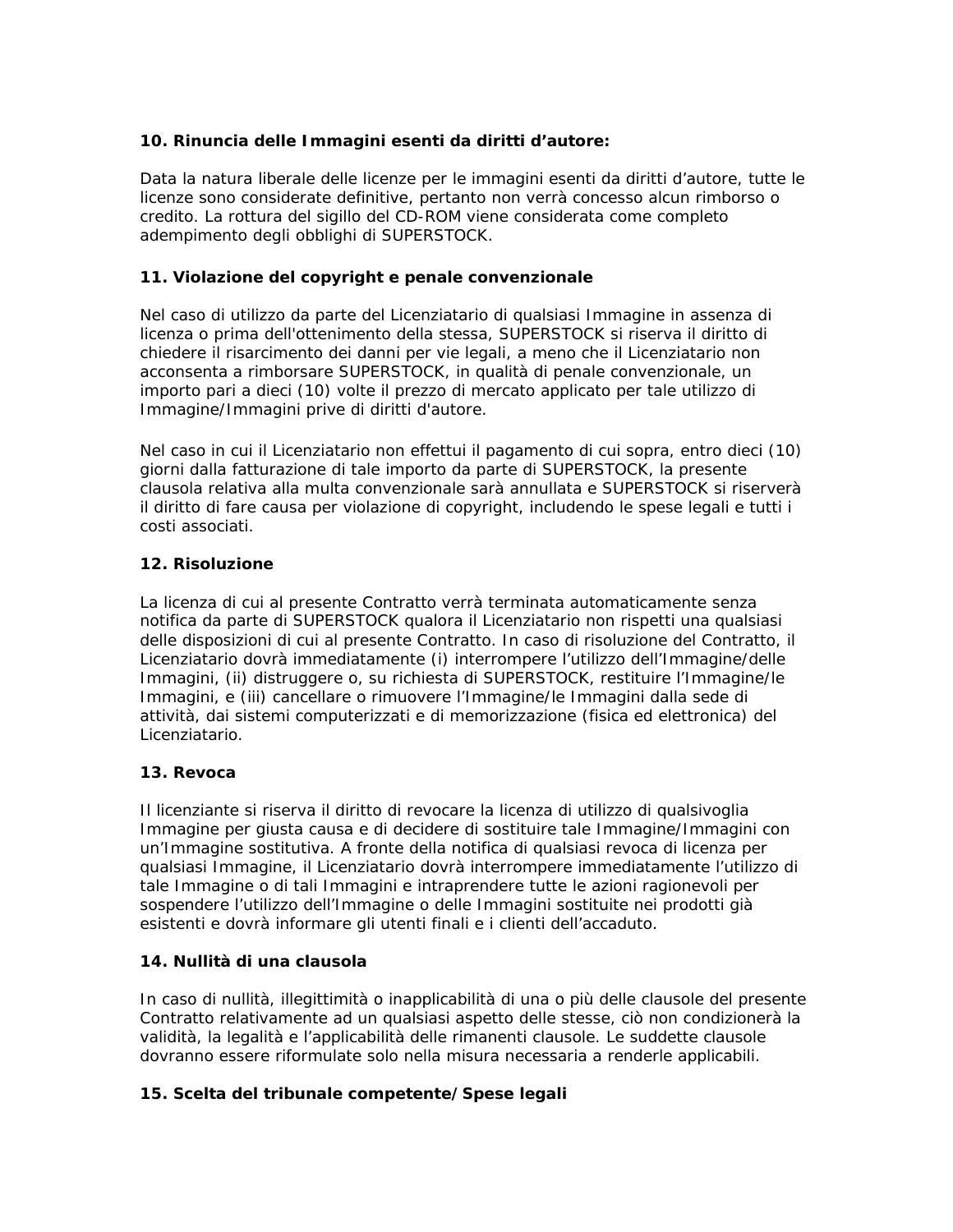Il presente Contratto è regolato in tutti i suoi aspetti dalle leggi dello Stato della FLORIDA, senza riferimento alle leggi relative ai conflitti di legge. Il Licenziatario accetta che la Circuit Court o County Court dello Stato della Florida per la Contea di Duval e la District Court degli Stati Uniti per il Distretto della FLORIDA con sede in Jacksonville siano i tribunali concordati e appropriati per la risoluzione di qualsiasi controversia e acconsente alla notifica a mezzo raccomandata o corriere con ricevuta di ritorno. Il presente Contratto non è governato dalla Convenzione delle Nazioni Unite sui Contratti di Vendita Internazionale di Beni. Qualora SUPERSTOCK sia costretta a rivolgersi ad un tribunale per l'applicazione di uno qualsiasi dei propri diritti, il Licenziatario accetterà di compensare SUPERSTOCK delle spese legali e anticipate in caso di vincita da parte di SUPERSTOCK.

# **16. Rinuncia**

Nessuna azione da parte di SUPERSTOCK, fatte salve esplicite rinunce scritte, potranno essere considerate come rinuncia a qualsiasi disposizione del presente Contratto.

# **17. Contratto completo**

Il presente Contratto contiene tutti i termini del contratto di licenza, pertanto nessun termine o condizione potrà essere aggiunto o modificato se non in forma scritta e firmata dai rappresentanti autorizzati di entrambe le parti.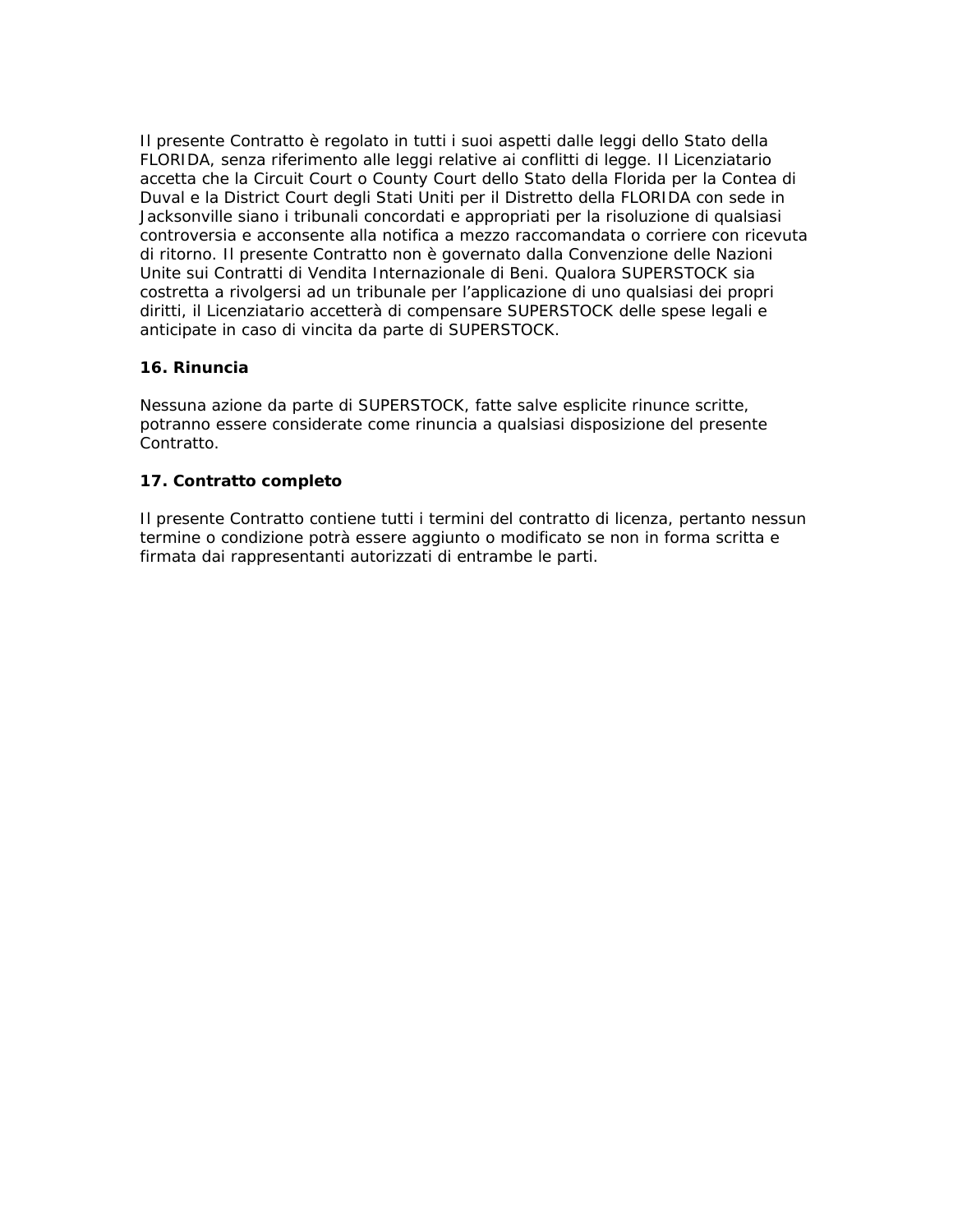#### **Japanese:**

#### **Purestock** - **Royalty-Free**使用許諾書

当使用許諾書はお客様、ユーザー ( 使用許諾者) 及び SUPERSTOCKとの間で法的に効力のある 契約書( 以下許諾書) です。 当使用許諾書はウ ェ ブ 上及びCD-

ROM製品或いはそ の他のデジタ ル記憶メ デ ィ ア を 郵送し た場合に よ っ て発行さ れた使用許諾に 適用さ れま す。 使用許諾者がこ の使用許諾に際し て合意でき ない場合、 及び当使用許諾書の下で 与えられている 権利を実行しない場合、使用許諾者は未開封で未使用のオリ ジナルパッケージの CD-

ROM及びその他の付随品を開封しないまま、購入時の金額の返金を申し立てることができます が、 ウ ェ ブ 上で使用許諾の与え ら れて いる 画像に関し て は返還或いは返金の対象と はなり ま せん 。

#### **1.** 使用許諾

当使用許諾書の条件の下で、 SUPERSTOCK INC.

(以下SUPERSTOCK)は使用許諾者に対し、永久的に、世界中で譲渡不可な非占有権形式のS UPERSTOCKのRoyalty-Free画像( CD-

ROMにおける 画像のコレク ショ ンの 一部或いは 画像単体と してダウンロードされたもの)の一 部或いは 全部を 無制限で 以下に 記載さ れている 使用許諾用に 対して 全てのあら ゆる メ ディ アの 中 で複製、 発信及び表示する こ と を 許可する も のと し ま す。 著作権及びそ の他の全て の権利に限ら れること なく 、画像、CD-

ROM、ソフトウェア及び付随品(適用される場合)に対するその他の権利は SUPERSTOCKによ って 所有されています。 明記されていない授与されている 全ての権利は SUPERSTOCKによって 所有されています。

#### **2.** 使用許諾

- 宣伝や広告材料、編集された出版物や消費者用商品を含むあらゆるプリントメディア ;
- 72dpiを超えない画像解析を提供するインターネット、イントラネット、オンライン或 いはウェブベースのメディア ;
- 放送或いは上演による表示;
- 再販用の製品; これらの製品が画像の再配布或いは再使用を許可しないことを意図して いることを 前提としている 場合: 及び
- SUPERSTOCKによって 書面によって 許可を 得ているその 他の 使用方法

使用許諾者は、 上記の許可さ れて いる 使用方法と 関連し て 、 画像を 変更、 ト リ ミ ン グ 、 修正或い は改作することが可能です。使用許諾者は、デジタルファイルに埋め込まれている SUPERSTOC Kの著作権及び情報を 識別する た めの画像がフ ァ イ ル内で保持さ れて いる 場合に限り 、 内部のバ ッ ク アッ プ 用の 目的で 、バッ ク アッ プ コ ピ ー を 取る 事が 許 可さ れ て い ま す 。 画像は 最終製品の 作 成の一部と し て第三者への限ら れた一時的な貸し 出し は許可さ れて いま すが、 そ の場合、 第三者 は当使用許諾書の条件を 遵守する こ と に同意し なく て はなり ま せん。

#### **3.** ユーザー数 シー ト 許諾 **/**

使用許諾者は画像をサーバー、画像ライブラリ 或いはネットワークコンフィグレーション 上に保 存し、使用許諾者或いはそのクライアントによって閲覧することが可能ですが、画像へのアクセ スは10人以内を 条件とします。10人以上へのアクセスを 許可する 前に、使用許諾者はSUPERST OCKから シート 許諾をアッ プグレードしなく てはなりま せん 。

#### **4.** 使用制限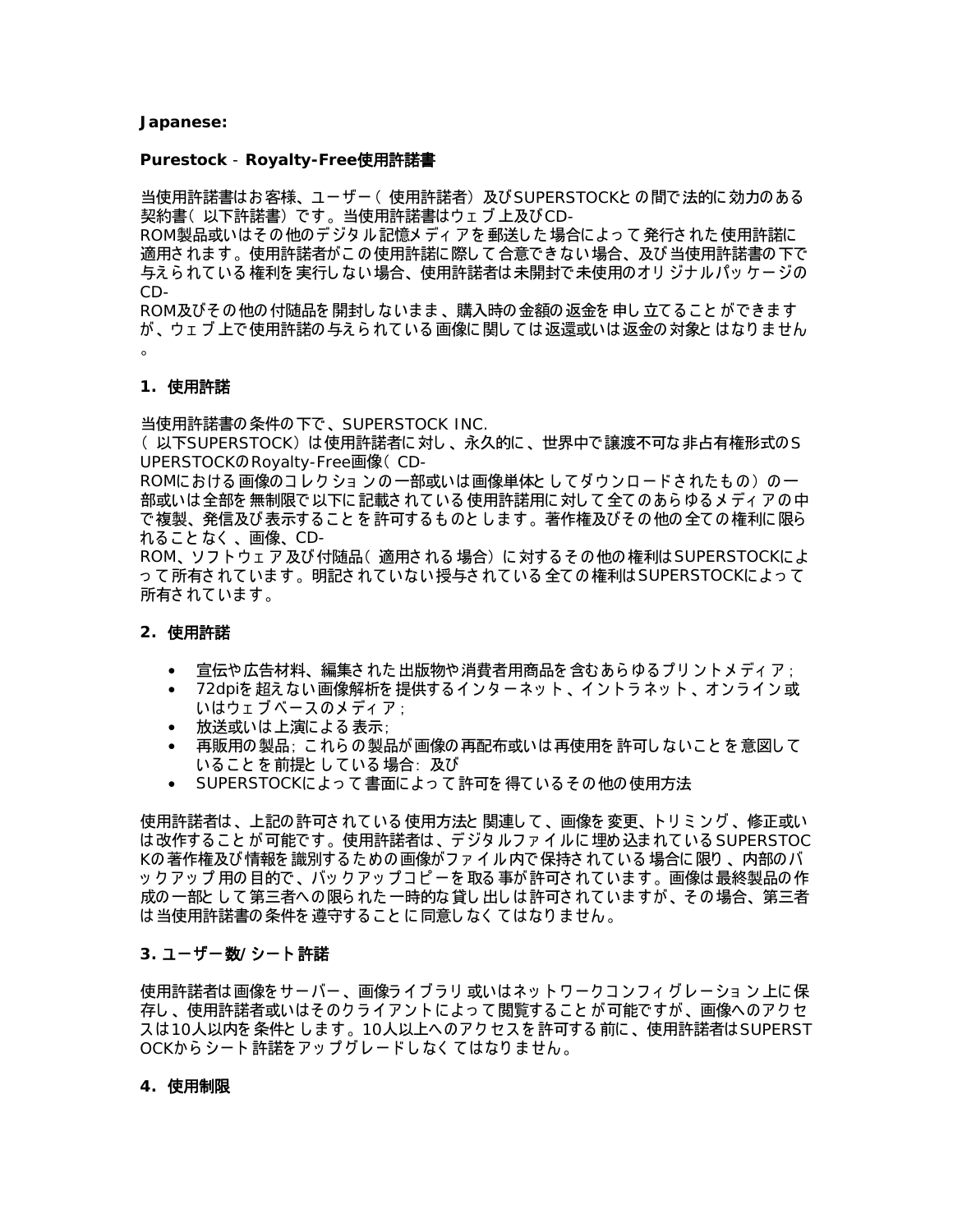以下で記載さ れて いる 場合を 除き 、 使用許諾者は

- 当許諾書の下でいかなる 権利を 又貸し 、 販売、 任命、 移転或いは譲渡し て はなら ないが 、 使用許諾者画像を 埋め込んだ こ と から 由来する 作品を 販売或いは使用許諾を 与え て も 構わない。 但し 、 使用許諾者は第三者が電子或いは印刷さ れた製品に おいて使用を 意図 する 電子テンプレートに画像を含んではならない。
- 使用許諾者のエンドユーザーが 単体のファイルとして 画像を 抽出或いはアクセスするこ と を 許可する 方法で最終製品を 販売、 使用許諾或いは配布し て はなら ない。
- 画像を口ゴ、商標或いはサービスマークに埋め込んではならない。
- ダウンロード 可能なフォーマット 或いは 携帯電話デバイスを 経由して 配布されるよう 、 オ ン ラ イ ン で画像を 配布、 掲示或いはア ッ プ ロ ード し て はなら ない。
- 画像を 直接或いは間接的に関係なく 、 ポルノ 、 誹謗中傷、 過激或いはそ の他違法な方法 或いはそれらと 一緒に 使用しないこと 。
- CD-ROM或いはその他記憶メディアを人間が解読可能なフォーマットにデコンパイル、リバ ースエンジニア 、分解或いはソフトウェアの削除を行ってはならない。

#### 5. 製品の保証或いは微妙な使用におけるディスクレーマ**ー**

モ デルを 特徴付ける のに画像が使用さ れて いる 場合で、 そ れがモ デルが個人的に製品或いはサー ビ スを 使用していると 思い込ませること につながる 場合、或いはモデルの描写が 一般の人にとっ て非魅力的、 不快或いは容易に認めら れないも のの対象と なる 場合、 使用許諾者はそ こ に描写さ れて いる のはモ デルであり 、 画像は描写目的だ けのた めに使用さ れて いる こ と を 明記し なく て は なら ない。 こ れら の必要条件は当使用許諾書の中に含ま れて いる 画像の使用に関し て 、 SUPERS TOCKの義務の一部とします。

#### 6. リリース

モデルのリリ ースは 要求に応じてモデルを 含む 画像を 入手すること が 可能です 。名前はモデルの プライバシー保護の理由から伏せてあります。分かりやすい人のためのモデルのリリース意外で は、SUPERSTOCKは名前、商標、商用ドレス、登録、未登録或いは著作権デザイン、または画 像の中で描写されている 芸術作品やアーキテクチャ の使用に関してはいかなる 権利及び保証をし ないも のと し ま す。 使用許諾者は上記のいずれかに関する 必要な全て の権利や認可が複製に必要 なた め、 そ れら を 得て いなく て はなり ま せん。

#### **7.** 補償

使用許諾者は当使用許諾書の範疇外或いは当使用許諾書不履行を 第三者に指摘さ れ、 そ の結果発 生した使用許諾者による画像の使用に関する紛争から SUPERSTOCK及びその親会社、子会社や 関連会社、 そ れぞれの役員、 職員を 全て の損害、 債務及び出費( 弁護士費用を 含む ) から 守り 、 補償する こ と に同意し ま す。

#### **8.** 保証及び債務制限

SUPERSTOCKは画像が発送後30日間は、材料及び性能に関する 不良がないこと を 保証し 、 また 、ここで 記載されている 使用許諾の 権利を 与えるものとします 。前述の 保証に 関して 、万が 一不良品があった場合、唯一の補償方法として、SUPERSTOCKの都合で、代替品のCD-ROMと の交換或いは代金の返金のいずれかの方法を 取ら せて いた だ き ま す。

SUPERSTOCKは特定の目的のた めに商品性或いは適合性のいかなる 保証に限ら ず、 そ の他のい かなる 保証は 書面或いは 口頭で 行いません 。SUPERSTOCKは 使用許諾者の画像の 使用から 発生 し た いかなる 一般、 小額、 特別、 直接、 間接、 結果的或いは偶然の損害、 ま た は収益の損失やそ の他の損害、 コ ス ト や 損益に 対し て は 、 SUPERSTOCKが そ の 種の 損害、 コ ス ト 或いは 損益の 可 能性がある こ と を 指摘さ れて いた に も かかわら ず、 使用許諾者或いはそ の他の個人ま た は団体に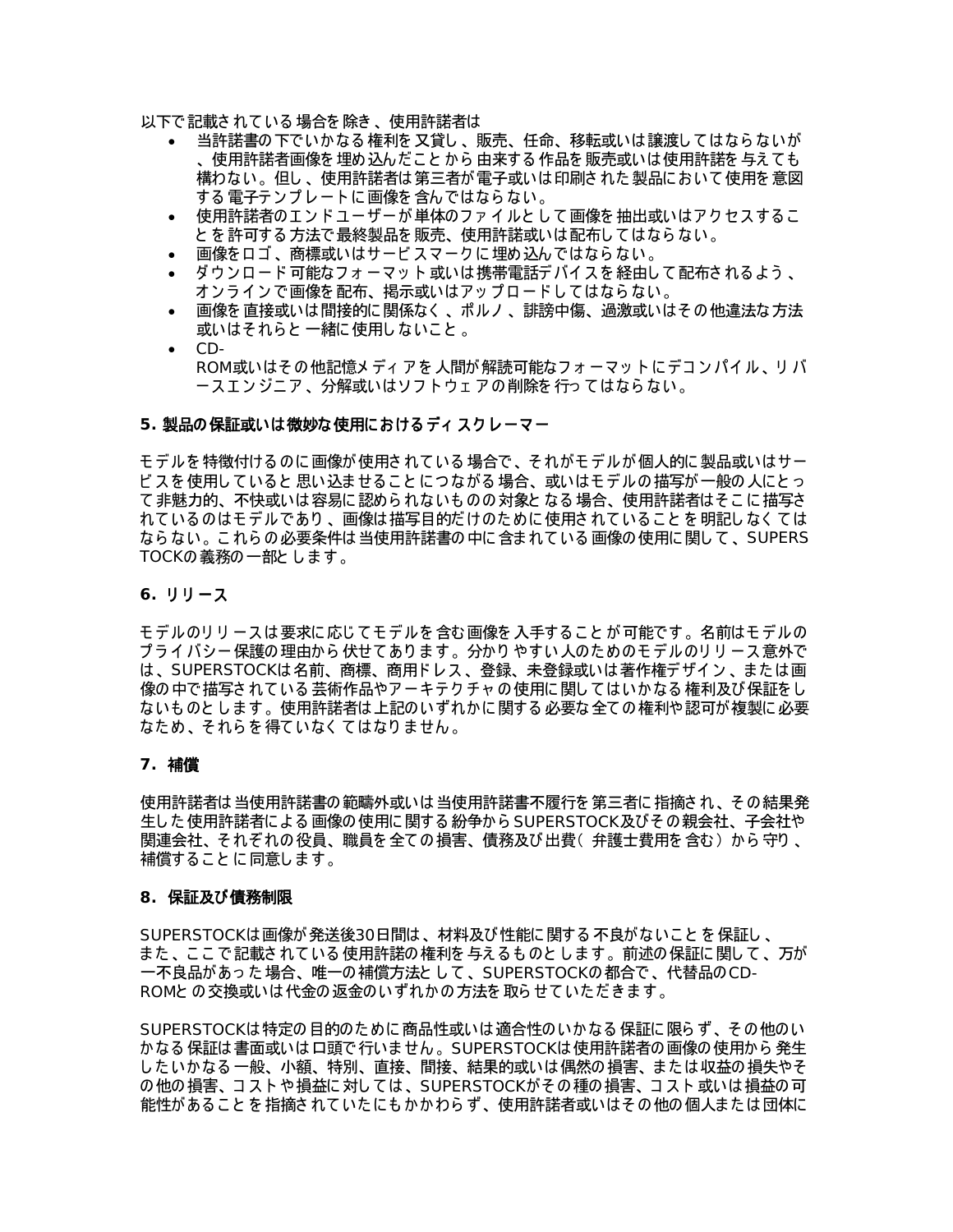対し て一切保証を し ないも のと し ま す。 使用許諾者の画像の使用或いはそ の使用方法が不適切だ っ た場合( 契約、 不法行為或いはそ の他) に関連或いはそ れから 発生し た最高の法的責任は、 法 律で許されている 範囲で、 SUPERSTOCKは 使用許諾者が 画像に 対して 支払っ た 10倍までの 金額 を 補償する も のと し ま す。

#### 使用許諾者は州法に よ っ て他の権利を 有する 場合があり ま す。

#### **9.** 支払い期限

SUPERSTOCKの発注書に記載さ れた全額が受領さ れる ま で、 使用許諾は授与さ れま せん。 SUP ERSTOCKと 使用許諾者と の間で直接、 特別に支払い条件が合意さ れて いる 場合を 除き 、 SUPER STOCKからの発注書に対する支払いはその発行日から14日以内に割引なしか、或いは画像の発 行以前に 満額で 支払われなく て はなり ま せん 。使用許諾者は SUPERSTOCKに 対して 、画像の 使 用に際して、支払期限が過ぎている場合、残金に対して 1ヶ 月2%の遅延損害金を支払うものと します。

発注書に関する 不服申し立ては 書面によって 発注書記載の 期日から5日以内に提出するものとし ま す。 提出のない場合は、 使用許諾者がそ の条件に同意し た も のと みなさ れま す。

#### **10. Royalty-Free**画像のキャ ン セル :

Royalty-Free 画像に対する 使用許諾の自由な性質に よ っ て 、 全て の使用許諾は最終と し ま す: 返金や貸付は認めら れま せん。 CD-ROM のシールを 破ること は SUPERSTOCKと の 使用許諾に 関する 条件に 同意したものと して みなされ ます。

#### **11.** 著作権法の侵害と 損害の弁済

使用許諾者が使用許諾が授与される前に無断で画像を使用した場合、SUPERSTOCKは法的手段 に よ っ て損害賠償を 求める 権利を 有し ま す。 但し 、 こ の場合、 使用許諾者が損害の弁済方法と し て 、 Royalty-

Free画像のその種の使用に際して課金される 市場価格の 10倍に 相当する 金額を 支払う 場合、そ の限りではありません。

使用許諾者が上述されているように SUPERSTOCKからの発注書発注期日から 10日以内に支払い を怠った場合、この損害の弁済規定は無効となり、SUPERSTOCKは弁護士費用やその他関連費 用を 含んだ 、 著作権侵害の訴訟を 起こ す権利を 有し ま す。

#### **12.** 終了

当使用許諾書の中に含ま れて いる 使用許諾は使用許諾者が当使用許諾書の中の規定のいずれかを 遵守すること が 出来なかった 場合、SUPERSTOCKによって 告知なしで 自動的に 終了と なります 。終了と 同時に 、使用許諾者は直ちに ( 1) 画像使用の停止、( 2) SUPERSTOCKから 要求があ った 場合、画像を SUPERSTOCKに 返却或いはそれらを 破棄する 、及び ( 3)使用許諾者の敷地 、コンピュータシステム及び倉庫(電子及び物理)から画像を削除或いは取り除くことが必要で す。

#### **13.** 取り 消し

使用許諾を 授与する 者は 画像の 使用許諾を 適切な 理由により 剥奪したり 、その種の画像を 他の画 像と 置き 変え る こ と ができ ま す。 画像に に対する 使用許諾の剥奪の告知後、 使用許諾者は直ち に そ の種の画像の使用を 停止し 、 既に存在する 製品に おいて置き 換え ら れた画像の使用を 停止する ための手段を講じ、その旨を全てのエンドユーザー及びクライアントに告知しなくてはなりませ